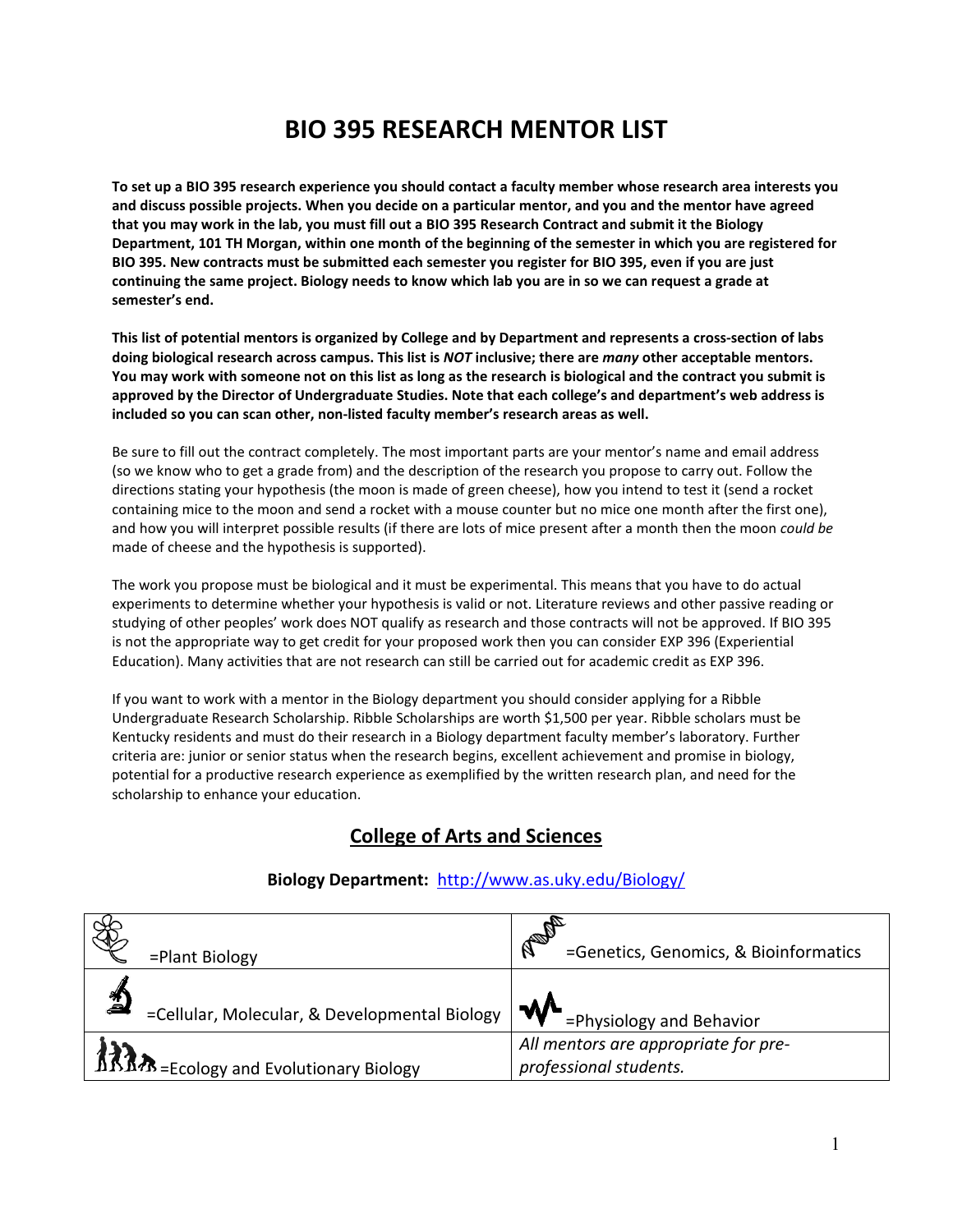

**Carol Baskin** Department: **Biology** Location: 120 MDR3 Mail address: 101 Morgan Bldg., 0225 Campus phone: 257-3996 Email: [ccbask0@uky.edu](mailto:ccbask0@uky.edu) Webpage: <http://biology.uky.edu/faculty/bio/index.php?name=baskinc>

## **Research area and interests:**

Life cycle ecology of herbaceous plants, with particular reference to the ecology, biogeography, and evolution of seed dormancy and germination.

## **Vincent Cassone**

 $\Delta$  /  $\Omega_{AB}$  or  $\mathcal{M}$ 

Department: **Biology** Location: 302 TH Morgan Mail Address: 101 Morgan Bldg., 0225 Campus phone: 7-6766 Email: [vcass2@uky.edu](mailto:vcass2@uky.edu) Webpage:<http://biology.uky.edu/faculty/bio/index.php?name=cassone> **Research area and interests**: Chronobiology & Neuroscience.



Department: **Biology** Location: 225 TH Morgan Mail Address: 675 Rose St., 0225 Campus phone: 257-5950 Email: [RLCOOP1@uky.edu](mailto:RLCOOP1@uky.edu) Lab webpage[: http://web.as.uky.edu/Biology/faculty/cooper/default.htm](http://web.as.uky.edu/Biology/faculty/cooper/default.htm)

## **Research area and interests:**

Research goals of my laboratory are to understand the physiological mechanisms involved in synaptic plasticity among neurons in vivo and in situ. We are also interested in general comparative physiological processes.

**Philip H. Crowley ARAB**  $\mathbb{R}^{\mathbb{S}^{\mathbb{C}}}$ 

Department: **Biology** Location: 113 MDR3 Mail Address: 101 Morgan Bldg., 0225 Campus phone: 257-1996 Email: [pcrowley@uky.edu](mailto:pcrowley@uky.edu) Lab webpage[: http://web.as.uky.edu/biology/faculty/crowley/phil.html](http://web.as.uky.edu/biology/faculty/crowley/phil.html)

## **Research area and interests:**

My students and I address a broad range of ecological topics from physiological to ecosystem levels, with animals, plants, and disease organisms, using both empirical methods (lab, field and semi-field experimentation; comparative and descriptive studies) and theoretical methods (analytical, numerical, and simulation modeling). We also use interdisciplinary approaches, such as comparative analysis of decision making, emphasizing the role of game theory. We welcome undergraduate researchers, particularly those whose interests fit with ongoing graduate-student research in the lab.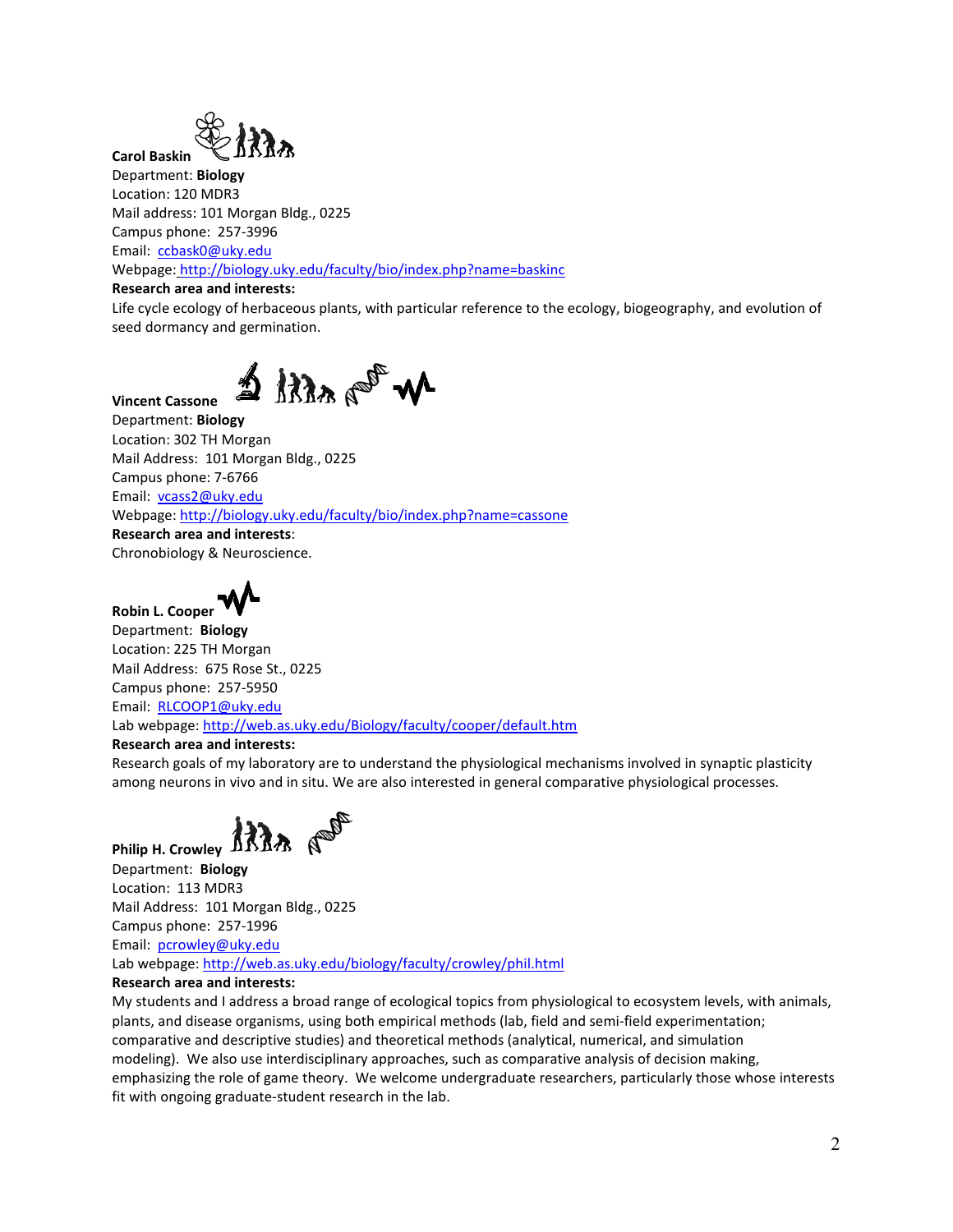่ 1ื้ง ใ⊵้

**Elizabeth Debski**

**Elizabeth Duncan**

Department: **Biology** Location: 201 MDR#3 Mail address: 101 Morgan Bldg., 0225 Campus phone: 323-9537 Email: [debski@uky.edu](mailto:debski@uky.edu) Webpage:<http://biology.uky.edu/faculty/bio/index.php?name=debski>

## **Research area and interests:**

Working in the axolotl salamander, my laboratory is trying to identify the mechanisms that allow for the regeneration of the retina and restoration of vision in this animal following damage to the eye. Mammals, such as ourselves, do not have this ability and are left with permanent visual deficits after retinal injury.



Department: **Biology** Location: 202 THM Mail Address: 101 T.H. Morgan, 0225 Email: [Elizabeth.Duncan@uky.edu](mailto:Elizabeth.Duncan@uky.edu) Webpage: [www.emduncanlab.org](https://na01.safelinks.protection.outlook.com/?url=http%3A%2F%2Fwww.emduncanlab.org&data=02%7C01%7C%7Ccad17af5a1ee4f2dd94308d61a68823c%7C2b30530b69b64457b818481cb53d42ae%7C0%7C0%7C636725434474057011&sdata=ar4%2BTSe3h7LUSV77XKaeUsO1W73nNsX9poI%2BEXyf8%2Bk%3D&reserved=0) **Research area and interests:**

Regeneration is a remarkable phenomenon that is both ubiquitous and mysterious; although many different species of plants and animals are capable of replacing damaged and/or lost structures, many aspects of the regenerative process are unclear. For example, given that regeneration is often induced by spontaneous and imprecise tissue damage, how do cells translate such broad and sudden signals into cell-type-specific transcriptional changes? In my lab, we address such questions in the flatworm *Schmidtea mediterranea*. This planarian species has the extraordinary ability to regenerate an entirely new organism from almost any amputated fragment of the adult animal. Its incredible regenerative capacity is dependent on a large pool of stem cells, which also replace cells during normal tissue turnover and effectively make these worms "immortal". We use various methods including RNAi, gene expression analysis, chromatin immunoprecipitation (ChIP), and imaging to study this fascinating biology.



**Scott Gleeson** Department: **Biology** Location: 109 MDR3 Mail Address: 101 Morgan Bldg., 0225 Campus phone: 323-3284

Email: [skglees@uky.edu](mailto:skglees@uky.edu)

Webpage:<http://biology.uky.edu/faculty/bio/index.php?name=gleeson>

**Research area and interests**: Understanding of plant adaptations and their community consequences, particularly the acquisition of and competition for multiple limiting resources.



**Doug Harrison** Department: **Biology** Location: 300B T.H. Morgan Mail address: 101 Morgan Bldg., 0225 Campus phone: 257-6275 Email: [dough@uky.edu](mailto:dough@uky.edu)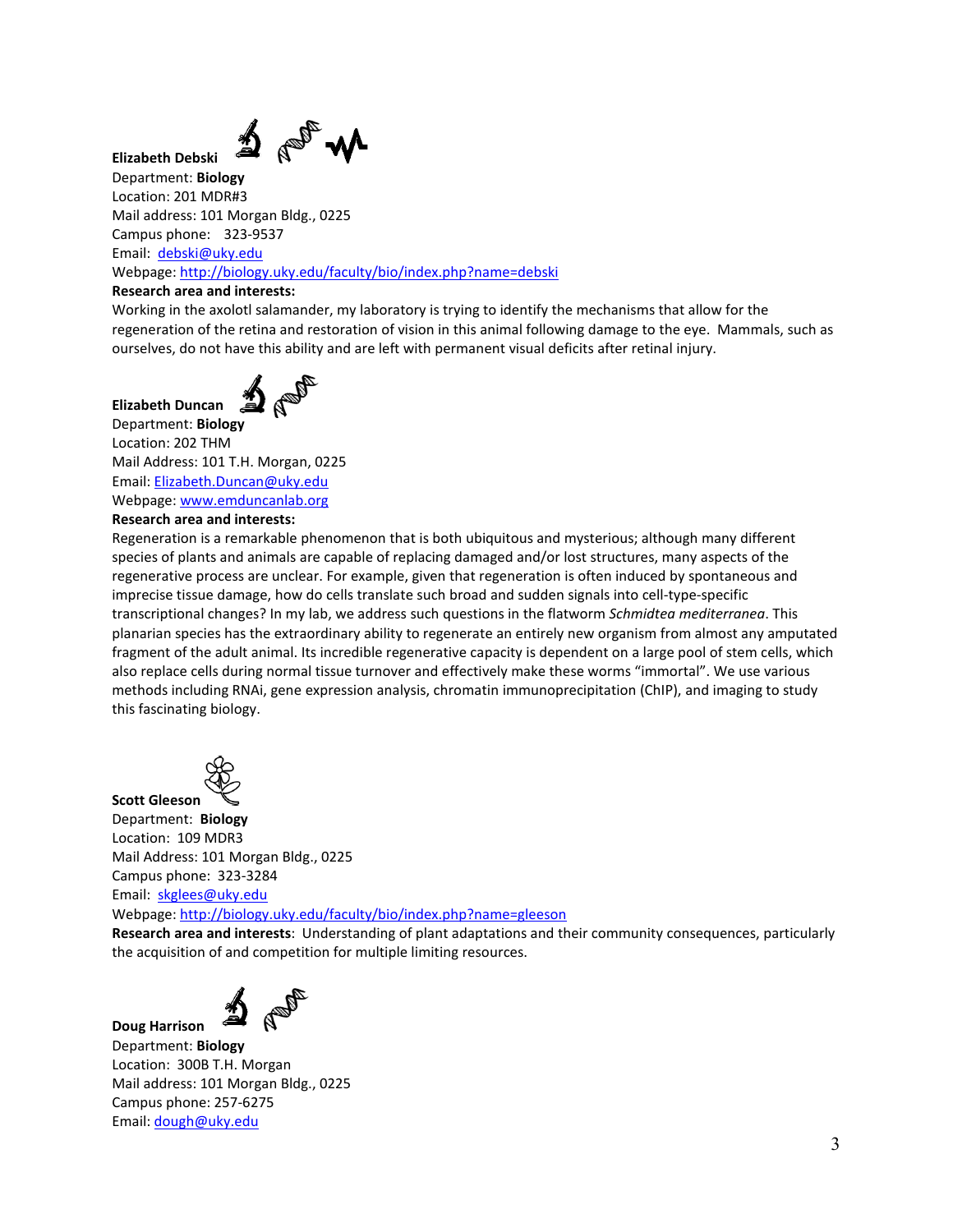## Webpage:<http://web.as.uky.edu/biology/faculty/harrison/default.htm>

## **Research area and interests**:

My primary research interest is in understanding how cells communicate with each other to carry out the many activities required to form a complex multicellular animal. Using the powerful genetic and molecular tools available for the fruit fly, *Drosophila melanogaster*, we focus on the roles of the evolutionarily conserved Janus kinase (JAK) signaling pathway in development.



**Rebecca Kellum** Department: Biology Location: 314A T.H. Morgan Mail address: 101 T H Morgan Building Campus phone: 257-9741 Email: [rkellum@uky.edu](mailto:rkellum@uky.edu)  Lab webpage[: http://biology.uky.edu/faculty/bio/index.php?name=kellum](http://biology.uky.edu/faculty/bio/index.php?name=kellum)

## **Research area and interests**:

**Catherine Linnen**

Research in the Kellum lab is focused on the roles of heterochromatin proteins in the mechanics of chromosome segregation and gene regulation in the genetically tractable model system of Drosophila melanogaster. Particular emphasis is on the activities of two heterochromatin proteins, the highly conserved HP1 protein and its telomeric partner (HOAP), in regulating the critical decision in the sex determination pathway of Drosophila.

Atlant W

Department: **Biology** Location: 203/204 T.H. Morgan Mailing Address: 101 Morgan Bldg., 0225 Campus phone: 323-3160 Email: [Catherine.linnen@uky.edu](mailto:Catherine.linnen@uky.edu) Lab webpage[: www.linnenlab.com](http://www.linnenlab.com/)

**Research area and interests**: The central goal of research in my lab is to understand the origin of biodiversity. To do so, we collect many different types of data (genetic data, trait measurements, field observations, experimental manipulations) to try to understand: (1) how individual mutations alter gene function to change the physical appearance, behavior, or physiology (i.e., the phenotype) of an organism, (2) how these changes impact the ability of organisms to survive and reproduce in nature, (3) how natural selection and other evolutionary process (genetic drift, gene flow) shape genetic and phenotypic variation within and between populations, and (4) the circumstances under which these processes lead to the formation of new species. Our primary study organisms are pine-feeding insects that vary in all sorts of interesting traits.



**Nicholas McLetchie** Department: **Biology** Location: 102 MDR#3 Mail address: 101 Morgan Building Campus phone: 257 6786 Email: [mclet@uky.edu](mailto:mclet@uky.edu) Lab webpage[: http//wort.uky.edu/~mclet](http://wort.uky.edu/%7Emclet/)

**Research area**: My research program focuses on elucidating the factors resulting in an entire plant species or population being dominated by one sex. Such factors include variation in offspring sex ratios and sex differences in growth, asexual reproduction, survival and sex expression.

**Possible research projects for undergraduates**: The majority of student projects deal with detecting sex differences at the whole plant level (life histories), at the physiological level (photosynthesis related traits) and, at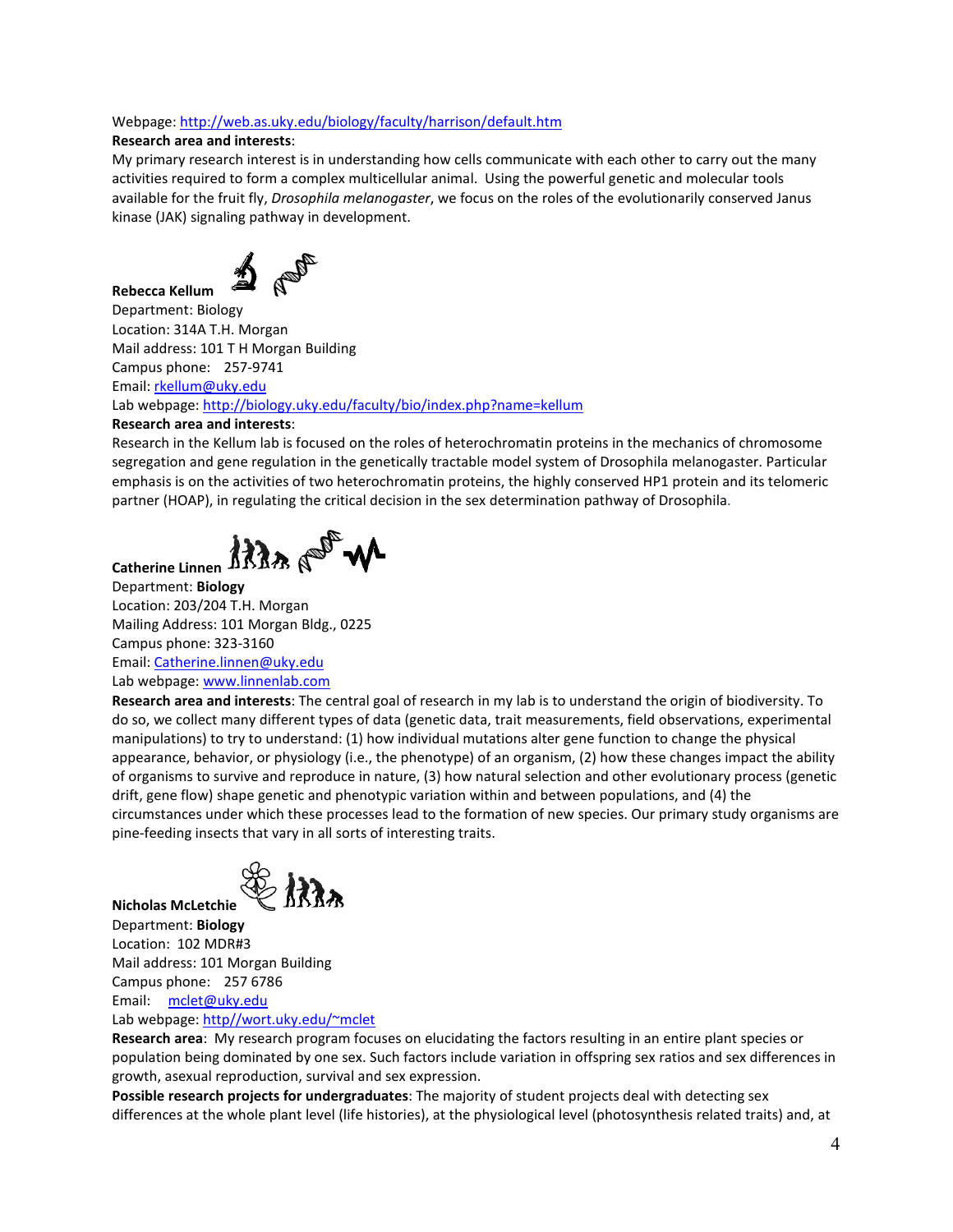the morphological and molecular level (genetic variation). I try to match the project with the student interests, ongoing research and availability of resources within the lab. Students are welcome to visit the lab.



**Peter M. Mirabito**

Department: **Biology** Location: 319 T.H. Morgan Mail Address: 101 Morgan Bldg., 0225 Campus phone: 257-7642 Email: [pmmira00@uky.edu](mailto:pmmira00@uky.edu) Webpage:<http://biology.uky.edu/faculty/bio/index.php?name=mirabito>

**Research area and interests:**

Function of the Anaphase-Promoting Complex or Cyclosome (APC/C) in Aspergillus nidulans, Functional Genomics of Mitosis.



Department: **Biology** Location: 215 T.H. Morgan Bldg. Mail address: 101 Morgan Bldg., 0225 Campus phone: 257-8823 Email: [ann.morris@uky.edu](mailto:ann.morris@uky.edu) 

Lab webpage:

**Bruce O'Hara**

**Ann Morris**

[http://www.as.uky.edu/academics/departments\\_programs/Biology/Biology/faculty\\_research/faculty/morris/](http://www.as.uky.edu/academics/departments_programs/Biology/Biology/faculty_research/faculty/morris/) **Research area and interests**:

Our laboratory studies cellular differentiation and gene expression in the vertebrate retina, the photosensitive lining at the back of the eye. The light-capturing neurons of the retina are the photoreceptors. Rod photoreceptors mediate dim light vision, whereas cone photoreceptors mediate daytime and color vision. Photoreceptor degeneration associated with ocular diseases such as retinitis pigmentosa (RP), macular degeneration, and retinal detachment is a significant cause of visual impairment and blindness, for which there is currently no cure. One promising avenue of research is to study the retinas of vertebrate animals that innately possess the capacity to regenerate retinal neurons following injury. For this reason, the zebrafish retina represents a valuable model system in which to study the mechanisms of neural progenitor proliferation, differentiation, and photoreceptor regeneration. One of the projects in my laboratory involves identifying the genetic pathways that mediate photoreceptor development and regeneration in zebrafish. A second project involves the generation of zebrafish models of human retinitis pigmentosa in which we have temporal control over photoreceptor degeneration and regeneration. Overall, our research spans several areas of interest, including developmental biology, genetics, molecular and cellular biology, and neuroscience.

Department: **Biology** Location: 334 T.H. Morgan Mail address: 101 Morgan Bldg., 0225 Campus phone: 257-2805 Email: [bohara@uky.edu](mailto:bohara@uky.edu)

Webpage:<http://biology.uky.edu/faculty/bio/index.php?name=ohara>

## **Research area and interests**:

My laboratory uses molecular and genetic approaches to better understand sleep and circadian rhythms. We have also developed an automated method of monitoring sleep and wake in mice allowing for non-invasive and large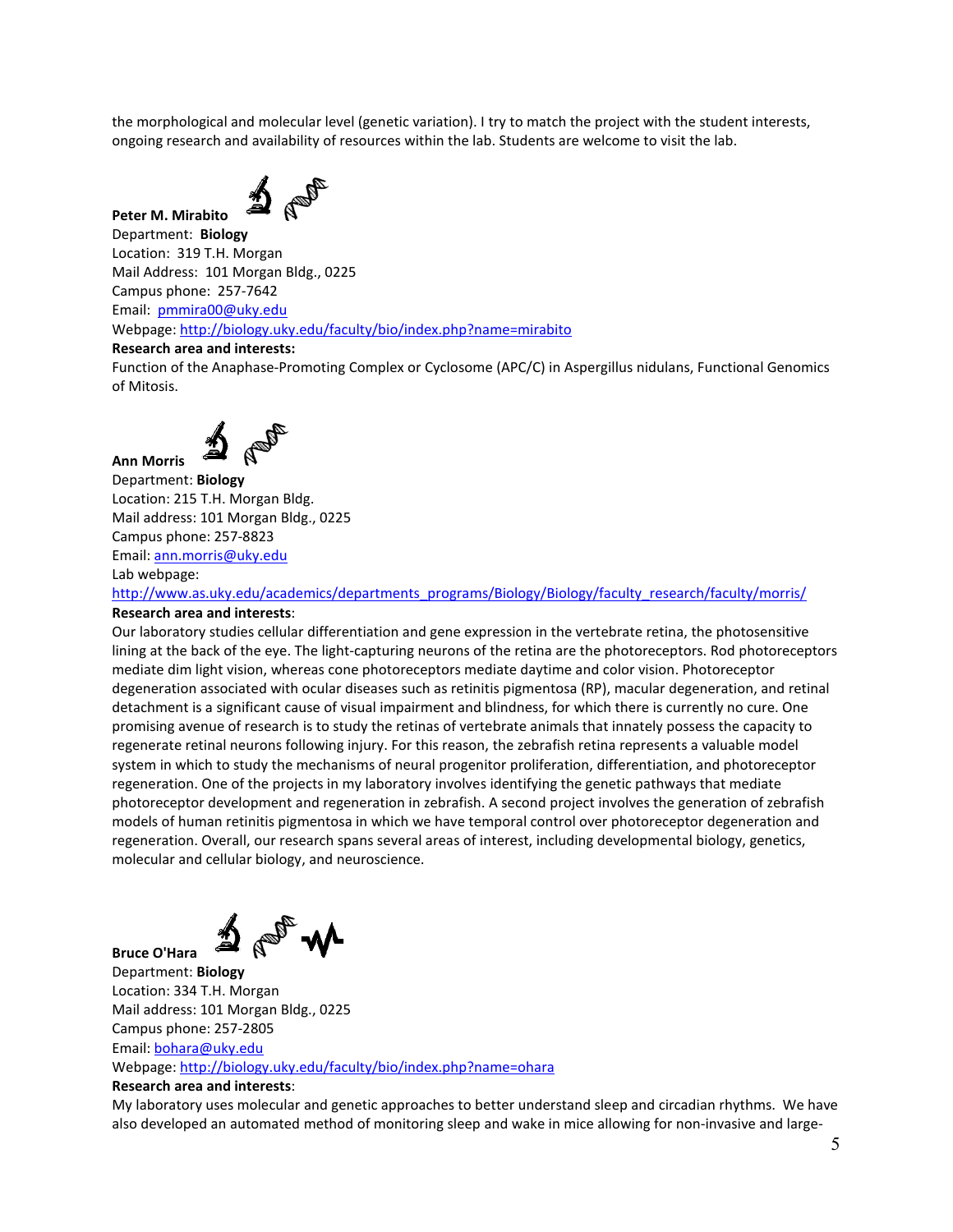scale studies in many inbred and out bred mouse populations, and also in preclinical studies of how drugs or brain injury interact with and influence sleep.



Department: **Biology** Location: 115 T.H. Morgan (office) 205 MDR3 (lab) Mail address: 101 T.H. Morgan Bldg., 0225 Campus phone: 257-3988 Email: [jeffrey.osborn@uky.edu](mailto:jeffrey.osborn@uky.edu) Webpage: [http://www.i-m.mx/osbornlab/Osborn\\_Lab/](http://www.i-m.mx/osbornlab/Osborn_Lab/)

## **Research area and interests:**

Our laboratory and research group focuses upon renal function and mechanisms controlling salt and water balance and blood pressure. Research projects are being conducted in several specific areas:

- 1. Understanding how altered mitochondrial gene expression may lead to development of hypertension. (Collett JA 2015; doi:10.1371/journal.pone.0136441).
- 2. Translational research focused on essential hypertension in *chlorocebus aethiops sabeus* or African Green Monkey (AGM).
- 3. The Caribbean invasive AGM develops spontaneous hypertension and shares significant common ancestry with *h. sapiens*. Current studies involve a role of reactive oxygen species, altered renal function, mitochondrial gene expression and development of high blood pressure.
- 4. The development of gestational hypertension in the AGM. Females from this species develop hypertension in the third trimester of pregnancy similar to humans. It is the only known nonhuman model of gestational high blood pressure.
- 5. The role of genetic variants to the APOL1 gene in the development of early age onset of end stage renal disease. This genetic variant evolved from western Africa and provides protection against African Sleeping Sickness. The expression of this gene in humans also results in renal dysfunction at an early age and we are studying this genetic variation in the AGM.



# **Julie Pendergast**

Department: **Biology** Location: 315 T.H. Morgan Mail address: 101 T.H. Morgan Bldg., 0225 Campus phone: 218-6770 Email: [julie.pendergast@uky.edu](mailto:julie.pendergast@uky.edu) Webpage:<http://www.pendergastlab.com/home.html>

## **Research area and interests:**

Our primary research interest is the study of mammalian circadian rhythms. These are 24-h, daily rhythms that are present at every level of biology from gene expression to complex behavior. The integrity of circadian rhythms is important for good health. For example, shift work, which chronically disrupts circadian rhythms, is associated with increased risk of obesity, cancer, suppression of the immune system and other health problems. In the lab, we use rodent models to study circadian rhythms and how disrupting these rhythms leads to poor health. Specifically, we are interested in the interplay between the circadian and metabolic systems, with a focus on how circadian disruption contributes to obesity.



**Edmund B Rucker**

Department: **Biology** Location: 313 T.H. Morgan Mail Address: 101 Morgan Bldg., 0225 Campus Phone: 257-2175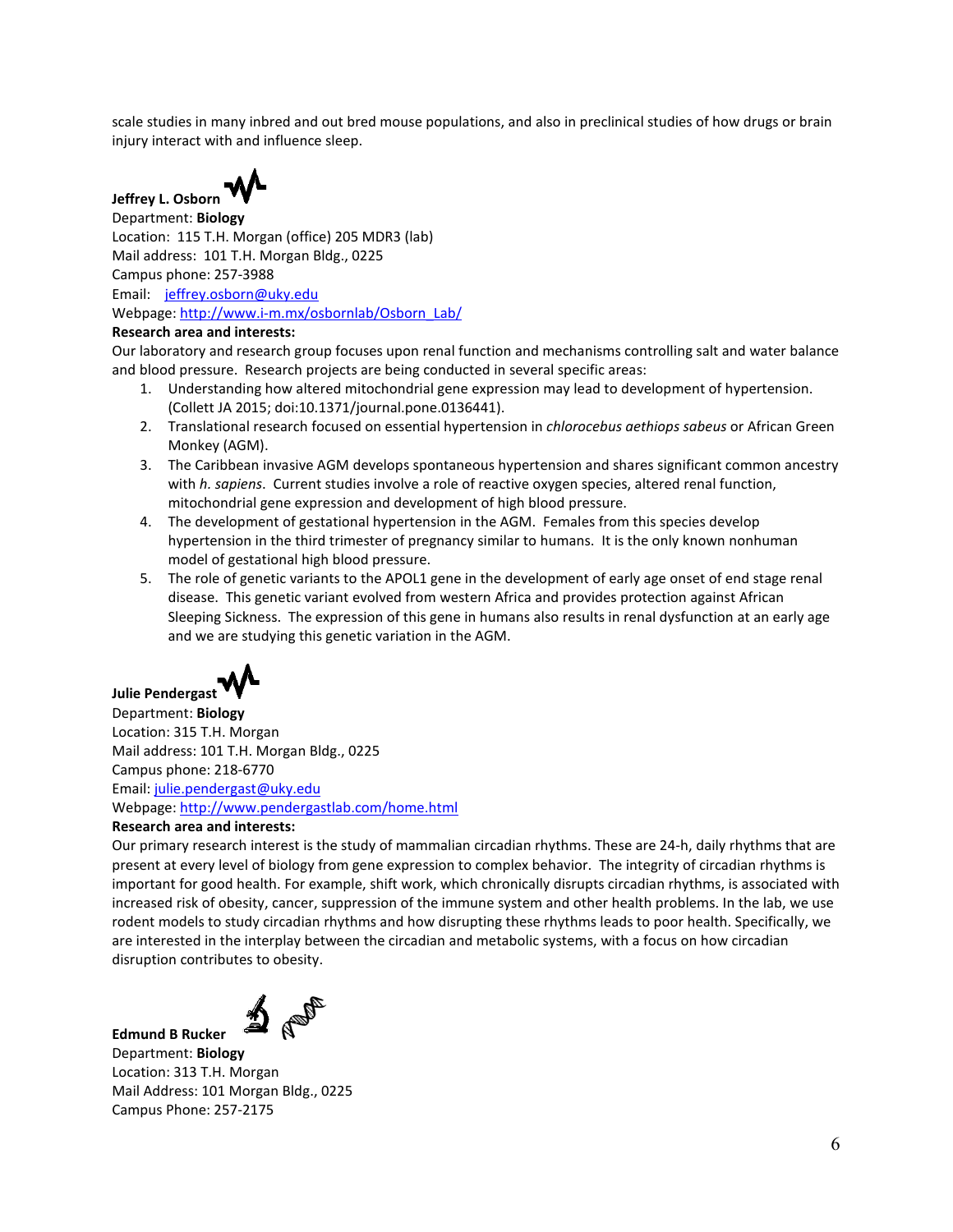Email: [ebru222@uky.edu](mailto:ebru222@uky.edu) Webpage:<http://biology.uky.edu/faculty/bio/index.php?name=rucker> **Research area and interests:** 

Molecular Genetics and Transgenics



**Brian Rymond** Department: **Biology** Location: 335A T.H. Morgan Mail address: 101 Morgan Bldg., 0225 Campus phone: 257-5530 Email: [rymond@uky.edu](mailto:rymond@uky.edu) 

Lab webpage[: http://biology.uky.edu/faculty/bio/index.php?name=rymond](http://biology.uky.edu/faculty/bio/index.php?name=rymond)

**Research area and interests:** Using genetic and proteomic approaches to investigate the mechanism of spliceosome assembly and the fidelity of pre-mRNA splicing; characterization of novel gene function by CRISPR-Cas9 genome editing in *Drosophila melanogaster*



**Jessica Santollo** Department: **Biology** Location: 211 TH Morgan Mail Address: 101 Morgan Bldg., 0225 Campus phone: 3-5156 Email: [j.santollo@uky.edu](mailto:j.santollo@uky.edu) Webpage: <http://www.i-m.mx/drjesss/jsantollo/> **Research area and interests:**

Neuroscience, Behavior, & Physiology

At the solid

**Robert Craig Sargent**

Department: **Biology** Location: 115 MDR3 Mail Address: 101 Morgan Bldg., 0225 Campus phone: 257-8742 Email: [csargent@uky.edu](mailto:csargent@uky.edu)

Webpage:<http://biology.uky.edu/faculty/bio/index.php?name=sargent>

## **Research area and interests**:

My research combines original theory with laboratory and field experiments to study the ecology and evolution of reproductive and life-history strategies in teleost fishes. Most of my current research focuses dispersal and range expansion of the invasive western mosquitofish from the points of view of individual phenotype (personality, body size), assembling into groups, and collective behavior of groups. We make use of life-history theory,social network theory, and agent based models in formulating our experiments, and we explore how conflict within and between the sexes, and predation, affect individual and group behavior.

くええ

**Ashley Seifert**

Department: **Biology** Location: 211 T.H. Morgan Mail Address: 101 Morgan Bldg., 0225 Email: [awseifert@uky.edu](mailto:awseifert@uky.edu)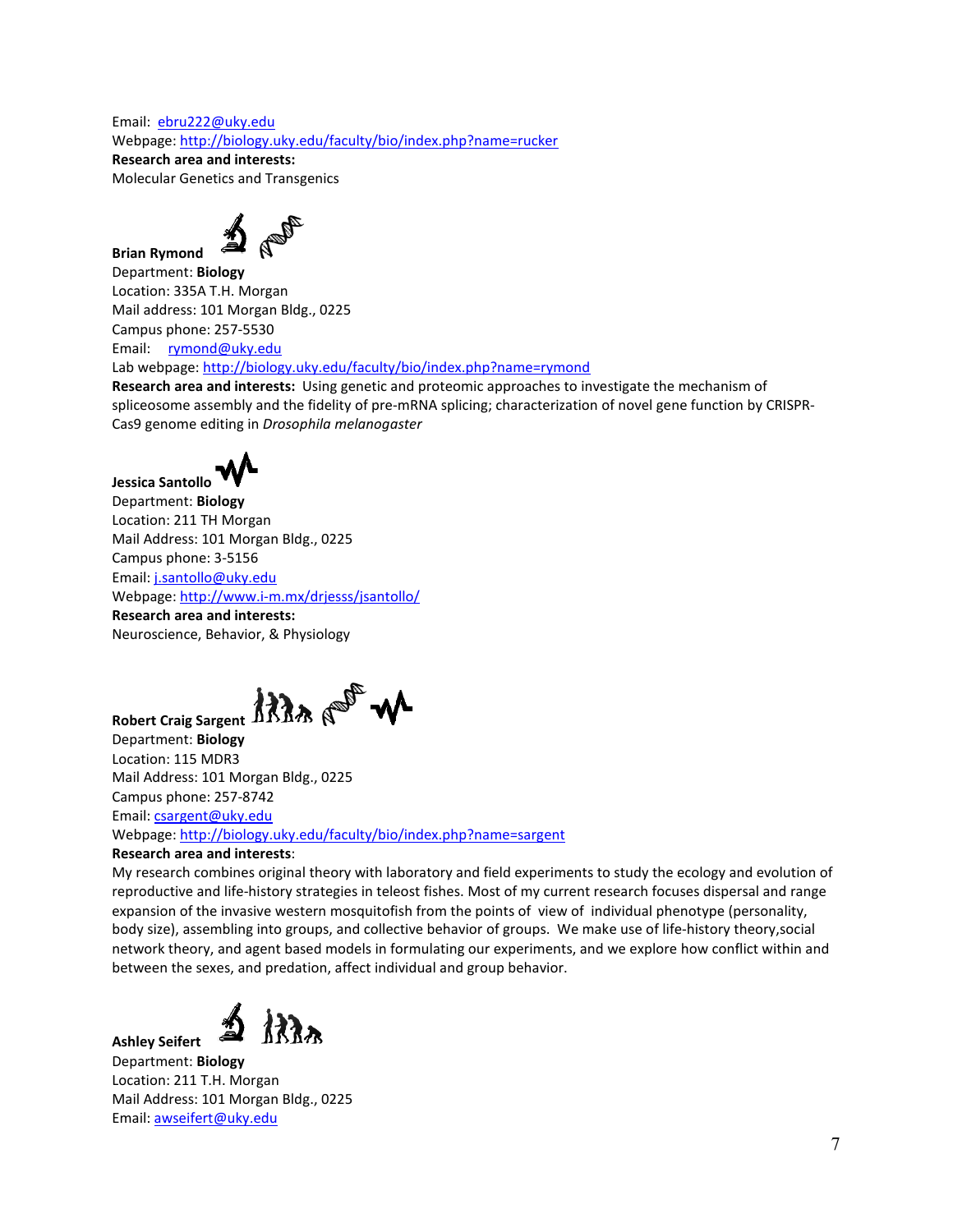## Webpage: [www.ashleyseifert.com](http://www.ashleyseifert.com/)

## **Research area and interests:**

Our lab investigates the cellular and molecular mechanisms regulating tissue and organ regeneration in animals. Research projects also focus on understanding the embryological development of skin and musculoskeletal structures. The lab uses amphibians and mammals as experimental systems to test hypotheses about how some animals can regenerate damaged tissue. Projects typically involve working with live animals, animal tissue and cells. We have a limited number of undergraduate research positions available each year. Freshman and sophomores are especially encouraged to apply. See the Seifert lab website for more information (www.ashleyseifert.com).

D or

Department: **Biology** Location: 311 T.H. Morgan Mailing address: 101 Morgan Bldg., 0225 Email: [jjsmit3@uky.edu](mailto:jjsmit3@uky.edu) Webpage:<http://biology.uky.edu/faculty/bio/index.php?name=smith>

## **Research area and interests:**

**Jeramiah Smith**

The unique selective pressures and functional constraints that vertebrate lineages have experienced over deep evolutionary time have resulted in a diversity of different mechanisms that mediate recombination (meiotic and mitotic), gene duplication, and the evolution of novel functional elements and developmental mechanisms. I am generally interested in understanding how vertebrate genomes evolve at the molecular level and how these changes contribute to the evolution of development. Ongoing studies take advantage of the deep evolutionary history of key vertebrate groups (including lamprey and salamander) in order to better understand how novel genomic functions arise and contribute to an organism's biology.

Jeremy Van Cleve ARR<sub>A</sub> (19<sup>05</sup> W

Department: **Biology** Location: 219 T.H. Morgan Mail address: 101 Morgan Bldg., 0225 Campus phone: 218-3020 Email: [jvancleve@uky.edu](mailto:jvancleve@uky.edu) Webpage: [http://vancleve.theoretical.bio](http://vancleve.theoretical.bio/)

## **Research area and interests:**

The lab in generally interested in quantitative and mathematical approaches to evolutionary biology and ecology. Past and current research areas include social evolution and other topics in evolutionary ecology, the evolution of phenotypic plasticity and bet-hedging, and epigenetic processes including genomic imprinting (see here for publications[: http://vancleve.theoretical.bio/publications\)](http://vancleve.theoretical.bio/publications).

Additionally, the lab aims to be broadly interdisciplinary across complex biological systems from the molecular to metapopulation scales and welcomes applicants interested in quantitative approaches and with diverse backgrounds including (but not limited to) mathematics, physics, computer science, and economics.

David Weisrock ARRA A<sup>SP</sup>

Department: **Biology** Location: Rm 117 MDR#3 Mail address: 101 Morgan Bldg., 0225 Campus phone: 257-2249 Email: [dweis2@uky.edu](mailto:Dweis2@uky.edu) Lab web page: [http://sweb.uky.edu/~dweis2/The\\_Weisrock\\_Lab/Front\\_Page.html](http://sweb.uky.edu/%7Edweis2/The_Weisrock_Lab/Front_Page.html)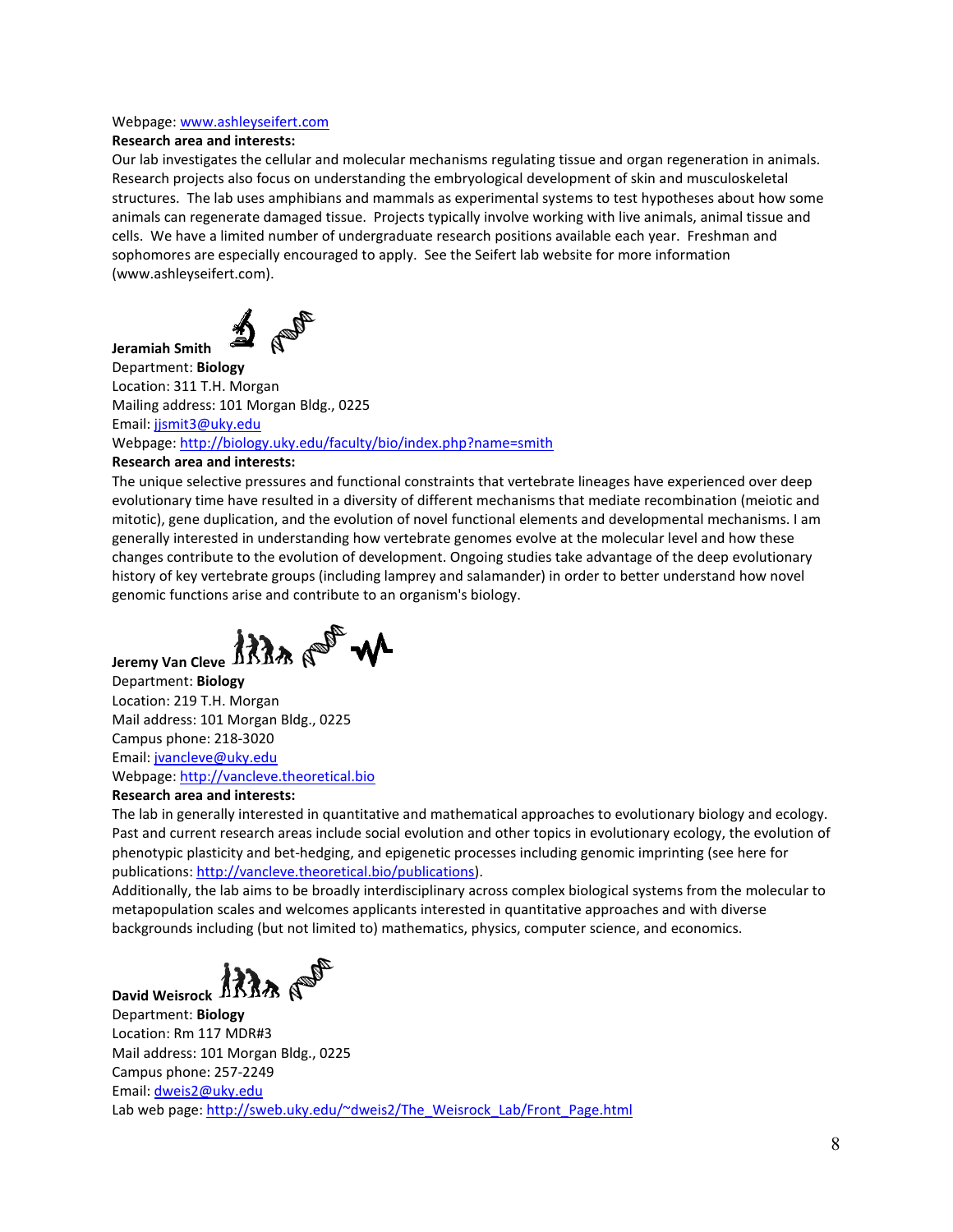## **Research area and interests**:

Research in the Weisrock Lab combines genetics, genomics, and evolutionary biology. Much of our research centers on using genetics to resolve the geographic boundaries of species in nature, reconstruct the relationships among these lineages, and address the mechanisms that have led to their formation.



Department: **Biology** Location: Rm 104 MDR#3 Mail address: 101 Morgan Bldg., 0225 Campus phone: 323-9499 Email: biodfw@uky.edu Lab Webpage:<http://web.as.uky.edu/biology/faculty/Westneat/Personal/westneat.html>

#### **Research area and interests**:

We study the ecology of social behavior, including dominance and aggression, social foraging, parental care, mate choice, and signaling, mostly in birds. We typically have projects for undergraduates in all semesters, including summer. These can range from working outside with free-living birds, subjects in aviaries, or lab analyses of samples. For more information, please visit the Westneat lab homepage.

**Psychology <http://www.uky.edu/AS/Psychology/>**

## **Michael T. Bardo**

Department: **Psychology** Location : 447 BBSRB Mail address: 741 S. Limestone Campus phone: 257-6456 e-mail: [mbardo@uky.edu](mailto:mbardo@uky.edu)

**Research area and interests**: Psychopharmacology, behavioral neuroscience

**Possible research projects for undergraduates** : (1). Assessment of the environmental and genetic factors that increase risk for drug abuse using rodent models. Both behavioral and neurochemical levels of analysis are being pursued. (2). Development of novel medications for the treatment of stimulant abuse, including methamphetamine and nicotine. This work is being pursued with colleagues in the College of Pharmacy.

#### **Susan Barron**

Department: **Psychology** Location: Kastle 208 Mail Address: Department of Psychology, Kastle Hall, 0044 Campus phone: 257-5401 (office), 257-2864 (lab) e-mail: [sbarron@uky.edu](mailto:sbarron@uky.edu)

**Research area and interests**: Prenatal drug effects, alcohol-related neurotoxicity.

Possible research projects for undergraduates: Research projects that undergraduates are involved with examine the effects of prenatal drug exposure on behavioral outcome using a rodent model. In addition, students work on projects in which we use pharmacological manipulations to try and reduce alcohol-related damage to the CNS.

#### **Peter R. Giancola**

Department: **Psychology** Location: 207K Kastle Hall Mail Address: Department of Psychology, Kastle Hall, 0044 Campus phone: 257-4502 e-mail: [peter@uky.edu](mailto:peter@uky.edu) **Research area and interests**: Alcohol-Related Aggression; Neuropsychological Aspects of Violence.

Possible research projects for undergraduates: Many projects are available.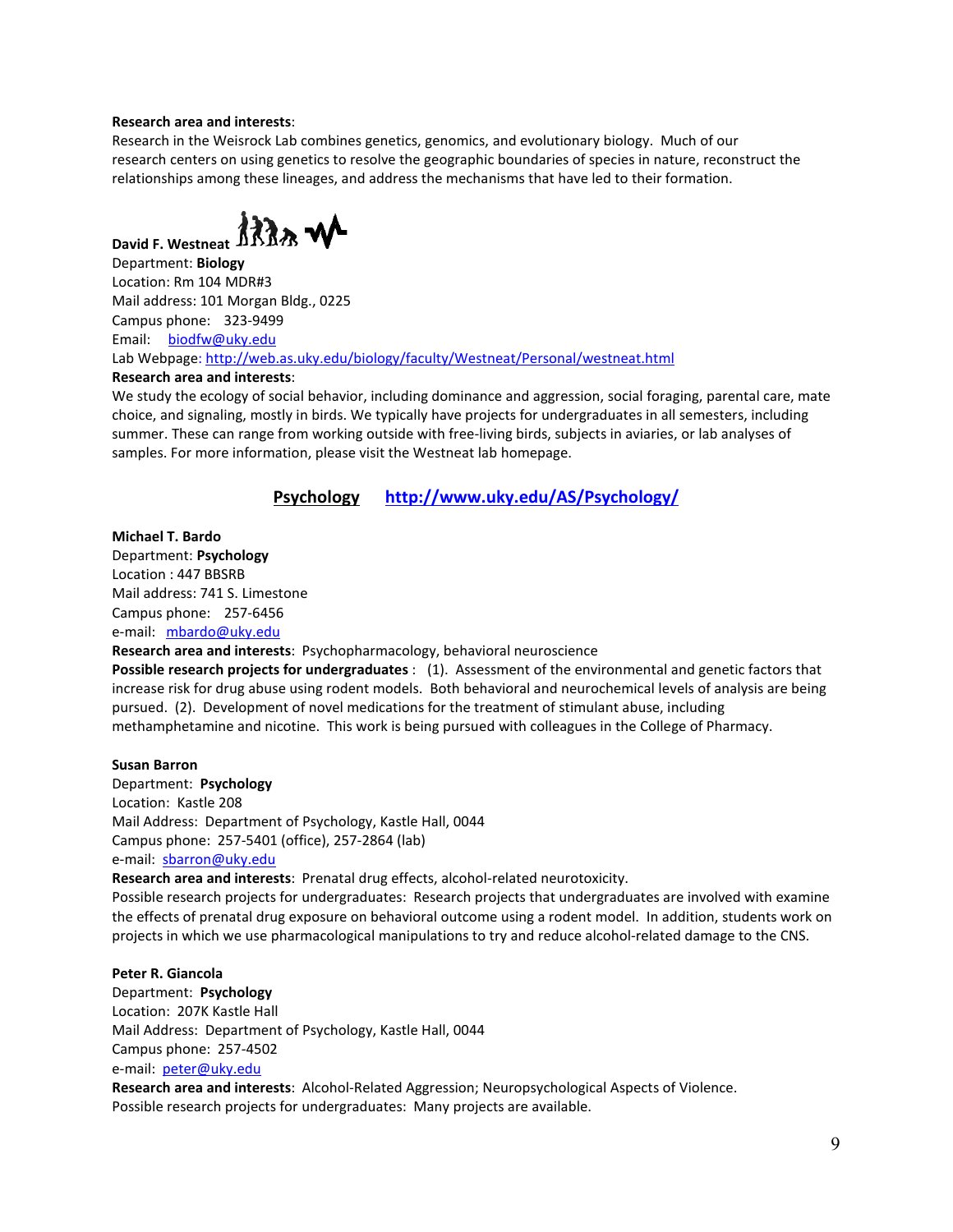#### **Thomas Zentall**

Department: **Psychology** Location : Kastle Hall 202B Mail address: Department of Psychology Campus phone: 257-4076 e-mail: [zentall@uky.edu](mailto:zentall@uky.edu)

**Research area and interests**: comparative cognition, social learning in aniamls, animal memory, concept learning in animals, timing in animals, spatial learning in animals

**Possible research projects for undergraduates**: Undergraduates take part is several research projects as part of a larger team. The projects vary a lot from semester to semester. Together with a graduate student each undergraduate selects one or two experiments as the focus of their attention during the semester.

## **College of Agriculture <http://www.ca.uky.edu/>**

**Thomas M. Chambers** Department: **Veterinary Science** Location: 443 Gluck Equine Research Center Mail address: 108 Gluck Equine Research Center, speedsort 0099 Campus phone: 257-4757 ex 81126 e-mail: [tmcham1@uky.edu](mailto:tmcham1@uky.edu)  **Research area and interests**: equine influenza, influenza viruses, West Nile virus **Possible research projects for undergraduates**: viral gene nucleotide sequencing, horse vaccination efficacy studies, antibody response studies

## **Charles Fox**

Department: **Entomology** Location: Ag Science Center North room S-307B Mail address: Entomology, 0091 Campus phone: 257-7474 e-mail: [cfox@uky.edu](mailto:cfox@uky.edu)  **Research area and interests**: Evolutionary ecology and behavior

**Tomo Kawashima** Department: **Plant and Soil Sciences** Location: 321 Plant Science Building Campus Phone: 257-2715 e-mail: [tomo.k@uky.edu](mailto:tomo.k@uky.edu) Webpage: [https://kawashimalab.ca.uky.edu](https://na01.safelinks.protection.outlook.com/?url=https%3A%2F%2Fkawashimalab.ca.uky.edu&data=02%7C01%7C%7Ce199eb72f3f2481998b208d602c617e4%7C2b30530b69b64457b818481cb53d42ae%7C0%7C0%7C636699447150110066&sdata=UsNbqvXi%2FbkAEIpNgm%2FQUOBD2sfp5y%2B9JCCunoh3lpk%3D&reserved=0)

**Research area and interests:** Molecular, Cell, and Developmental Biology of Plant Seeds. Although many factors involved in seed development and seed sizes/numbers have been identified, the precise mechanisms of how plants accomplish seed development and control these seed traits are largely unknown. Using the confocal microscopy real-time live-cell imaging approach, we are investigating the molecular mechanisms, cellular dynamics, and evolution of land plant sexual reproduction, especially focusing on stages from fertilization to early seed/embryo development.

## **Subba R Palli**

Department: **Entomology** Location: S225 Ag. Science N 0991 Campus Phone: 257-4962 e-mail: [rpalli@uky.edu](mailto:rpalli@uky.edu) Webpage: [http://www.uky.edu/~rpalli/](http://www.uky.edu/%7Erpalli/)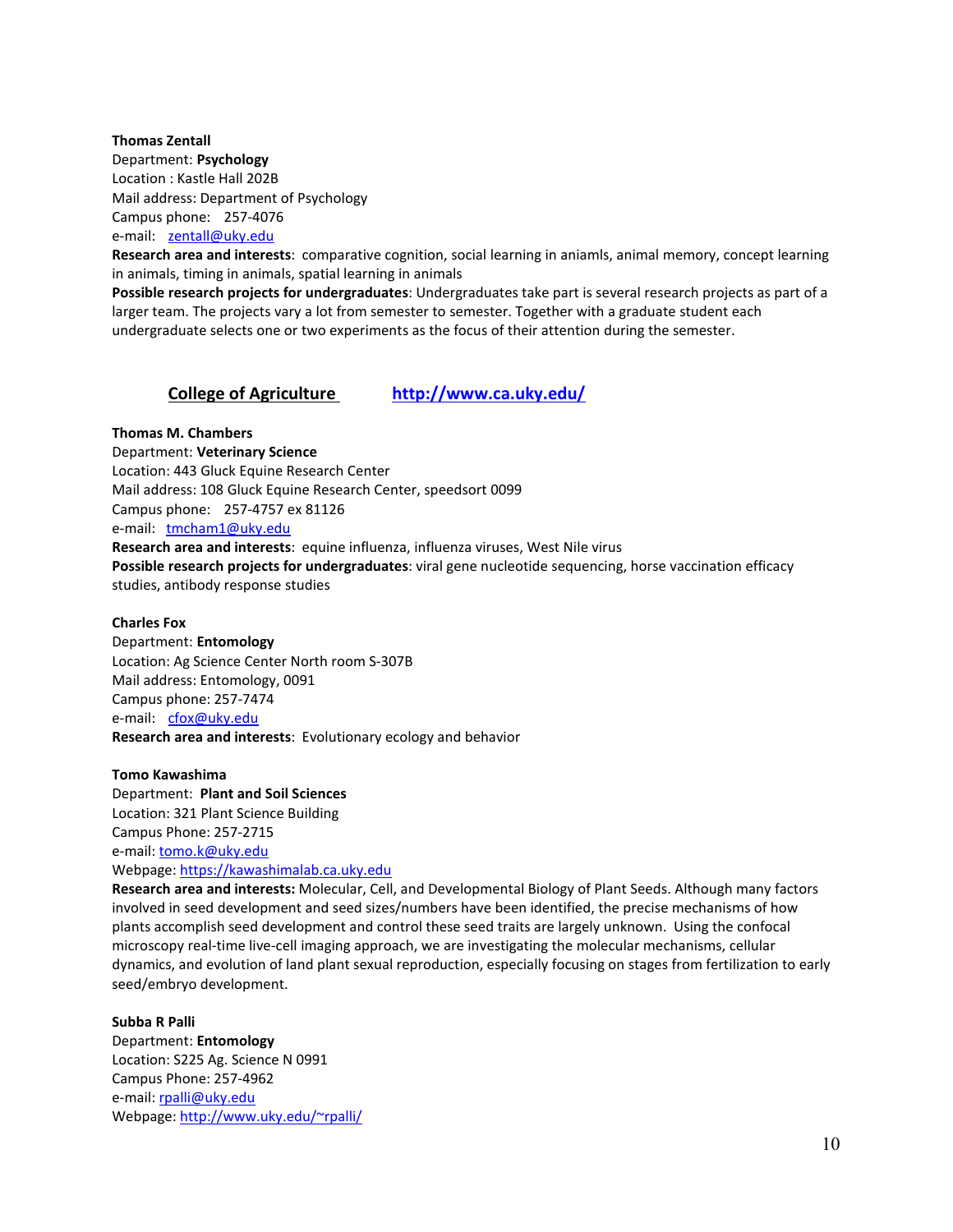**Research area and interests:** Hormonal regulation of insect development and reproduction Possible research projects: We use a variety of post-genomics technologies including RNA interference, nextgeneration sequencing, quantitative real-time PCR etc. to determine the function of gene products that play key roles in hormonal regulation of development, reproduction and insecticide resistance. Opportunities for training in physiology, biochemistry, toxicology, molecular biology and genome biology are available.

## **College of Dentistry <http://www.mc.uky.edu/Dentistry/>**

## **College of Dentistry Mentors**

(Additional information can be obtained from the following web site: **<http://www.mc.uky.edu/cohr>**

## **C. Brad Huang**

Department: **Dentistry Research and Graduate Studies** Location: HSRB 161 Mail address: HSRB 161 Campus phone: 257-4427 e-mail: [chuan2@uky.edu](https://exchange.uky.edu/owa/redir.aspx?C=eca83e074543490ba35ca4680bcdf5fe&URL=mailto%3aann.morris%40uky.edu) web page:<http://www.mc.uky.edu/COHR/huang.htm>

**Research area and interests**: Oral microbiology and immunology; Oral infection, inflammation, and HIV reactivation

**Possible research projects for undergraduates**: Oral infections associated with the gingival margin and subgingival sulcus leads to host inflammatory responses. Gingivitis is primarily a response to the bacteria in plaque. This "disease" affects nearly everyone in the population worldwide, at some time during their life. Periodontitis is a multifactorial disease that encompasses the hard and soft tissue, microbial colonization (with/without invasion), inflammatory responses, and adaptive immune responses. Gingivitis, periodontitis and caries affect as large a proportion of the global population as any modern disease known to mankind. The goal of my research is to use the newest biotechnology and techniques to study the oral infection and inflammation, and to understand the molecular pathways and mechanisms which cause these diseases. I have a lot of experience in working with Bio395 students. Current research projects include anti-caries, anti-periodontal and gingival diseases, protease inhibitors, Interaction between the oral bacteria and HIV-1 infected latent cells, and natural products.

## **Craig S. Miller**

Department: **Oral Health Practice** Location: MN118 Mail address: College of Dentistry Campus phone: 323-5598 e-mail: craig.miller@uky.edu website: <http://www.mc.uky.edu/microbiology/miller.asp>

**Research area and interests:** Herpes virus latency and reactivation (see above web site for additional information) Salivary biomarkers in oral health and systemic disease

**Possible research projects for undergraduates:** Identification of genes important in reactivation. Identification of proteins critical for reactivation. Lab bench experience in virology, cell culture, latent infections, ELISA

## **Richard J. Mitchell, Ph.D.**

Department: **Oral Health Practice** Location : D630 Medical Center; College of Dentistry Mail address: 800 Rose Street; Campus 0297 Campus Phone: 323-5495 e-mail: [rjm1@uky.edu](mailto:rjm1@uky.edu)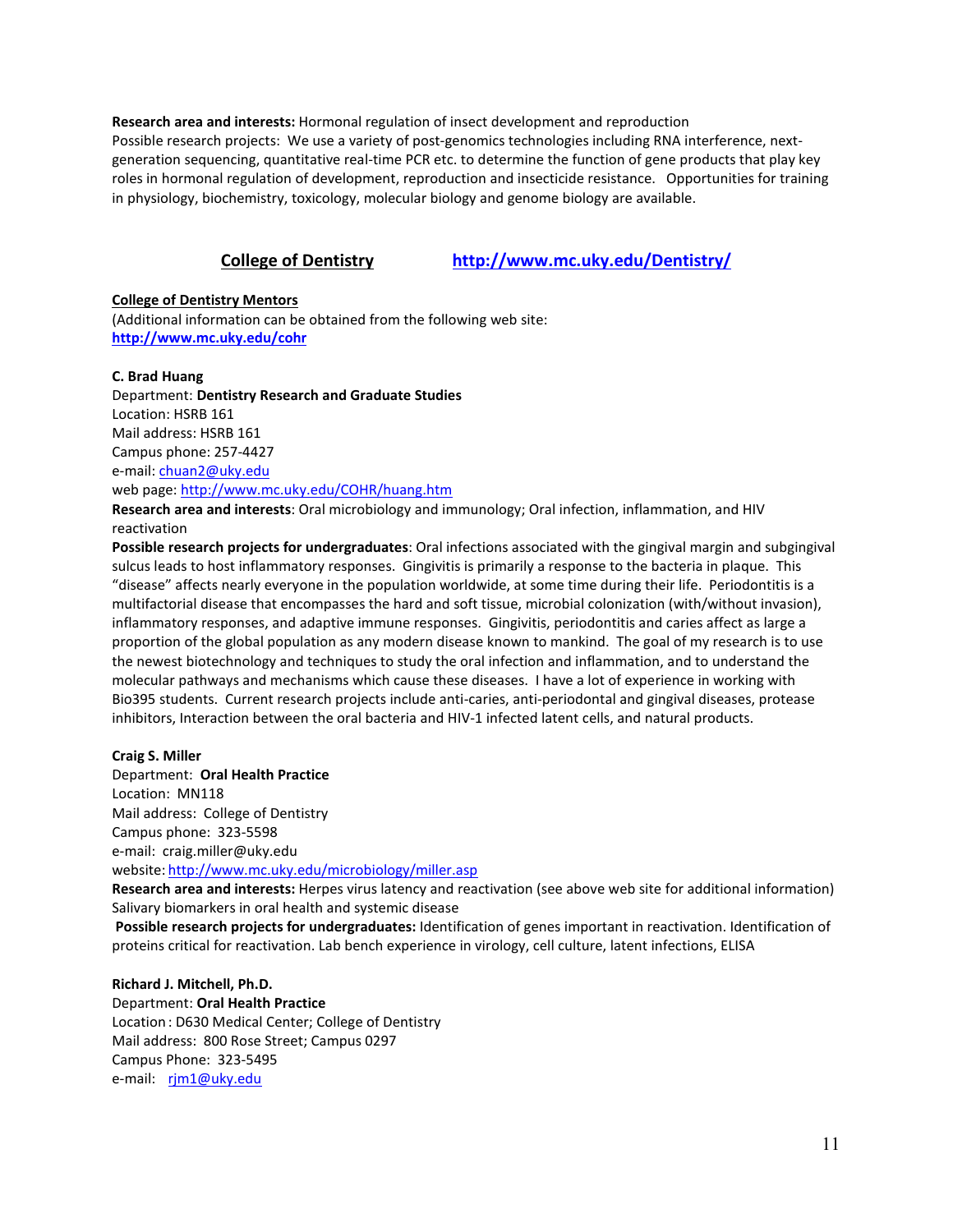**Research area and interests**: : Degradation of bonding between dental filling materials and enamel or dentin; effects of restorative materials that a designed to inhibit caries on the mineralization of dentin and enamel, marginal breakdown of dental amalgam

**Possible research projects for undergraduates**: 1) the effects of storage in "aging" solutions on the bond strength of polymers to dentin; 2) demineralization of enamel and dentin adjacent to dental restorative materials when challenged by solutions designed to produce artificial caries, and 3) resistance of different types of dental amalgam to strained controlled cyclic loading. I'll send interested students detailed information about these and several other biomaterials-related projects upon request.

**College of Health Sciences <http://www.mc.uky.edu/HealthSciences/>**

## **Brian Noehren**

Department: **Physical Therapy and Rehabilitation Science**

Location: 204D Charles T. Wethington Building, 0200 Phone: 859-218-0581

e-mail- [b.noehren@uky.edu](mailto:b.noehren@uky.edu)

**Research area and interests:** I am a researcher in the division of Physical Therapy who specializes in the understanding of lower extremity injury biomechanics and muscle function. I am interested in injuries such as knee pain, total joint replacements, ACL reconstructions, and Osteoarthritis. In my lab we look at the alterations in movement mechanics and muscle function that maybe related to the development of these injuries. We also develop and test new and novel treatment interventions. The lab uses 3D models created from motion capture cameras (like the video games). From these models we can measure the joint angles and forces during many activities such as running and walking. We have several ongoing studies and many more in development and are always looking for individuals who may be interested in helping out in the lab.

## **College of Pharmacy <http://www.mc.uky.edu/pharmacy/>**

**E. Penni Black**

Department: **Pharmaceutical Sciences**

Location: 343 BioPharm Building

Mail address: 789 S. Limestone, 40536

Campus phone: 323-5898

e-mail: [penni.black@uky.edu](mailto:penni.black@uky.edu)

website:<http://pharmacy.mc.uky.edu/faculty/EstherBlack.php>

**Research area and interests**: Targeting therapies in lung cancer using genomic signatures of response; mining genomic signatures of response to understand the underlying biology.

**Possible research projects for undergraduates**: We use genomic signatures of response to therapy to understand the underlying biology of the response in lung cancer. We use cell culture model systems for investigating the roles of genes comprising the signature in lung cancer. Cell culture systems are amenable to ectopic expression and characterization of genes of interest as well as RNA interference technology to transiently inhibit gene expression for characterization purposes.

## **Robert A. Lodder, Ph. D.**

Department: **Pharmaceutical Sciences, College of Pharmacy** Location: Biopharmaceutical Complex Mail address: 223 BPC Campus phone: 955-0845 e-mail: [Lodder@uky.edu](mailto:Lodder@uky.edu)

**Research area and interests**: (see **<http://www.pharm.uky.edu/>** for details).

Astrobiology, In vivo chemical analysis and high resolution imaging of atherosclerotic plaques Near Infrared and Infrared imaging analysis of lipid metabolism and energy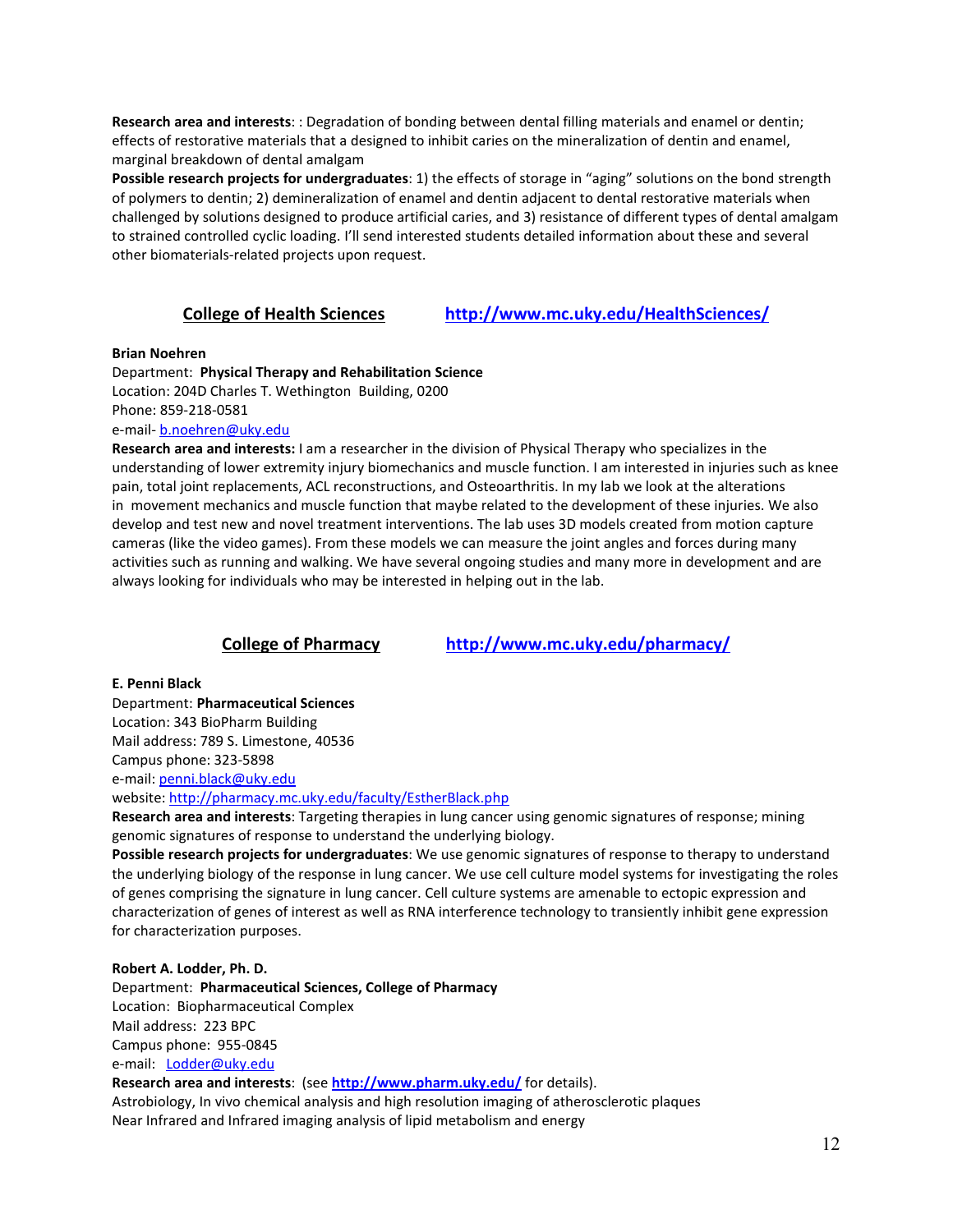Expenditure, spectrophotometric and electrophoretic analysis of carotid plaque lipoproteins Lipoprotein determination in single cells by near infrared spectromicrography Computerized assignment of near IR absorbances to molecular motions of proteins and peptides.

## **Possible research projects for undergraduates**:

Astrobiology

Astrotoxicology and Pharmacology

Energy transfer model of living organisms

General purposes biosensor/chemical sensor

Lab on a chip

PH sensitive reporter gene NPF

Prediction of blue mold outbreaks using satellite images

MAReNIR for glucose determination in diabetes

Magnetoelastic antibody sensor

Fluorescence based phosphate sensor

Electrorheological fluid microfluidics

Tin oxide array sensors for gas analysis

IR NSOM imaging of superconducting films

## **College of Medicine**

**Anatomy and Neurobiology <http://www.mc.uky.edu/neurobiology/>**

## **Dr. Marilyn J. Duncan**

## Department: **Anatomy and Neurobiology**

Location : HSRB 424 and 426

Mail address: Dept. of Anatomy and Neurobiology, MN 215 Chandler Medical Center

Campus phone: 3-4718

e-mail: [mjdunc0@uky.edu](mailto:mjdunc0@uky.edu)

**Research area and interests**: circadian rhythms and aging and serotonin

**Possible research projects for undergraduates**: Specifc projects vary over time, but may involve the following topics and methods:

1) Effects of age on serotonergic regulation of gene expression in brain regions regulating circadian rhythms (project involves administration of drugs to hamsters, monitoring of circadian rhythms of wheel running, tissue sectioning, in situ hybridization and image analysis)

2) Interactions between the circadian pacemaker and neurons regulating reproduction (project involves monitoring circadian rhythms of wheel running and reproductive state, preparing tissue sections, conducting immunohistochemistry and/or in situ hybridization and image analysis)

3) Neurochemical identification of the neurons in the hamster brain that possess specific serotonin receptors or estrogen receptors (project involves immunohistochemistry using dual antibodies)

## **Greg A. Gerhardt, Ph.D.**

Department: **Anatomy and Neurobiology, Neurology and Psychiatry, Neurosurgery** Location : MN 206 Mail address: 800 Rose Street Campus phone: 323-4531 e-mail: [gregg@uky.edu](mailto:gregg@uky.edu)  **Research area and interests**: Parkinson's disease, Normal Aging, Attention Deficit Hyperactive Disorder (ADHD),

Brain machine interfaces, Microelectrode development for brain recording.

Dr. Gerhardt's laboratory focuses on studies of the dopamine neurotransmitter system in animal models of Parkinson's disease. For these studies, his lab uses both the 6-hydroxydopamine-lesioned rat model and the MPTP-lesioned primate model of Parkinson's disease. Using his microsensor techniques, Dr. Gerhardt's lab has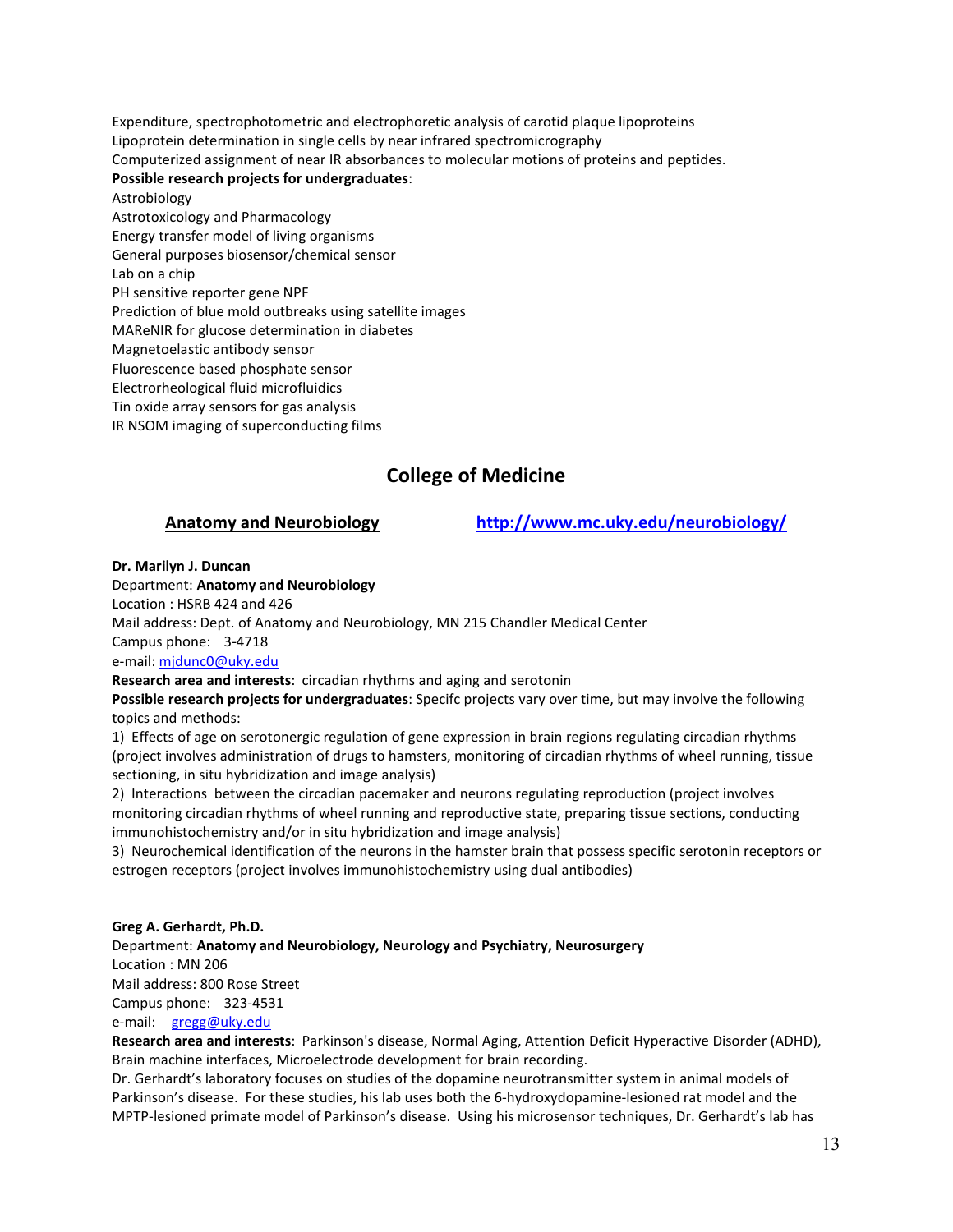investigated the release and uptake of dopamine in the striatum of the normal and parkinsonian brain. A major finding for these studies is that there is a severe disruption of dopamine regulation in the parkinsonian brain. This disruption of the control of dopamine may relate to some of the movement problems seen in this CNS disease. His laboratory is currently investigating the use of growth factors, such as GDNF, to restore function to damaged dopamine neurons.

 Another area of research in his laboratory involves studies of movement abnormalities in aging. Such studies are performed in the cerebellum and striatum of young and aged Fischer 344 rats, and in young and aged nonhuman primates. His recent studies have shown that, dopamine and norepinephrine synapses change in their ability to regulate neurotransmitter release through changes in the monoamine transporters. This lack of regulation or change in the regulation of neurotransmitter signaling may account for some of the motor abnormalities that are seen in aged animals and humans.

 A major focus of Dr. Gerhardt's laboratory is the dynamics of neurotransmitter function in the central nervous system. In order to perform such studies, his lab develops microsensors (5-30 microns) and instrumentation for the rapid, sensitive, and spatially resolved measurement of neurotransmitters and neuromodulators, such as dopamine, norepinephrine, serotonin, nitric oxide, and glutamate. A major goal of these studies is to understand neurotransmitter signaling in biological systems. This forms the basis for the Center for Sensor Technology. **Possible research projects for undergraduates**: Microelectrode recordings in D4 knockout mice, freely moving measures of dopamine, glutamate and choline in animal models of Parkinson's disease, Development of new recording technologies for measures of neruotransmitters in the brains of mice and rats, Effects of GDNF on doapmine systems in younga nd aged rats.

## **Barnstable Brown Diabetes Research Center**

## **<https://ukhealthcare.uky.edu/barnstable-brown-diabetes-center>**

**Iuliana Popescu, Ph.D.** *and* **Dr. John Fowlkes, Ph.D.** Department: **College of Medicine** Location: 900 S. Limestone, CT Wethington Building, Room 469-471. Lab phone: 859-218-6642

e-mail: [iuliana.popescu@uky.edu](mailto:iuliana.popescu@uky.edu)

**Research area and interests**: Pancreas regeneration in type 1 and type 2 diabetes; developmental biology of the pancreatic islet; beta-cell physiopathology; mechanisms of alpha and beta-cell differentiation and dedifferentiation in diabetes; pharmacology, diabetes pharmacotherapy; obesity, metabolic syndrome.

**Technologies:** animal models of diabetes; cell culture; cell biology (cell viability/apoptosis, proliferation, cytotoxicity**,** transient transfections,…); immunohist (cyto)chemistry and immunofluorescence; biochemistry (hormone assay by ELISA; ROS, ATP assay; glucose up-take; enzymatic assays); molecular biology (genotyping, RNA extraction, RT-qPCR, Western Blot); LCM; electrophysiology

## **Microbiology and Immunology <http://www.mc.uky.edu/microbiology/>**

**Sarah E.F. D'Orazio, Ph.D.**

Department: **College of Medicine**/**Microbiology, Immunology, & Molecular Genetics**

Location: Chandler Medical Sciences Bldg. Room 417

Mail address: 800 Rose St. - MS401, 0298

Campus phone: 323-8701

e-mail: [sarah.dorazio@uky.edu](file://as.uky.edu/as/biosci/jburke/01_Biology/BIO%20395/Mentors/sarah.dorazio@uky.edu)

web page:<http://www.mc.uky.edu/microbiology/dorazio.asp>

**Research area and interests**: Immune responses against intracellular bacterial pathogens **Possible research projects for undergraduates**: The goal of our research is to understand the type of immune responses that can protect individuals from developing life-threatening infections with Listeria monocytogenes. Some of the projects in the lab are focused on understanding the bacterial factors that trigger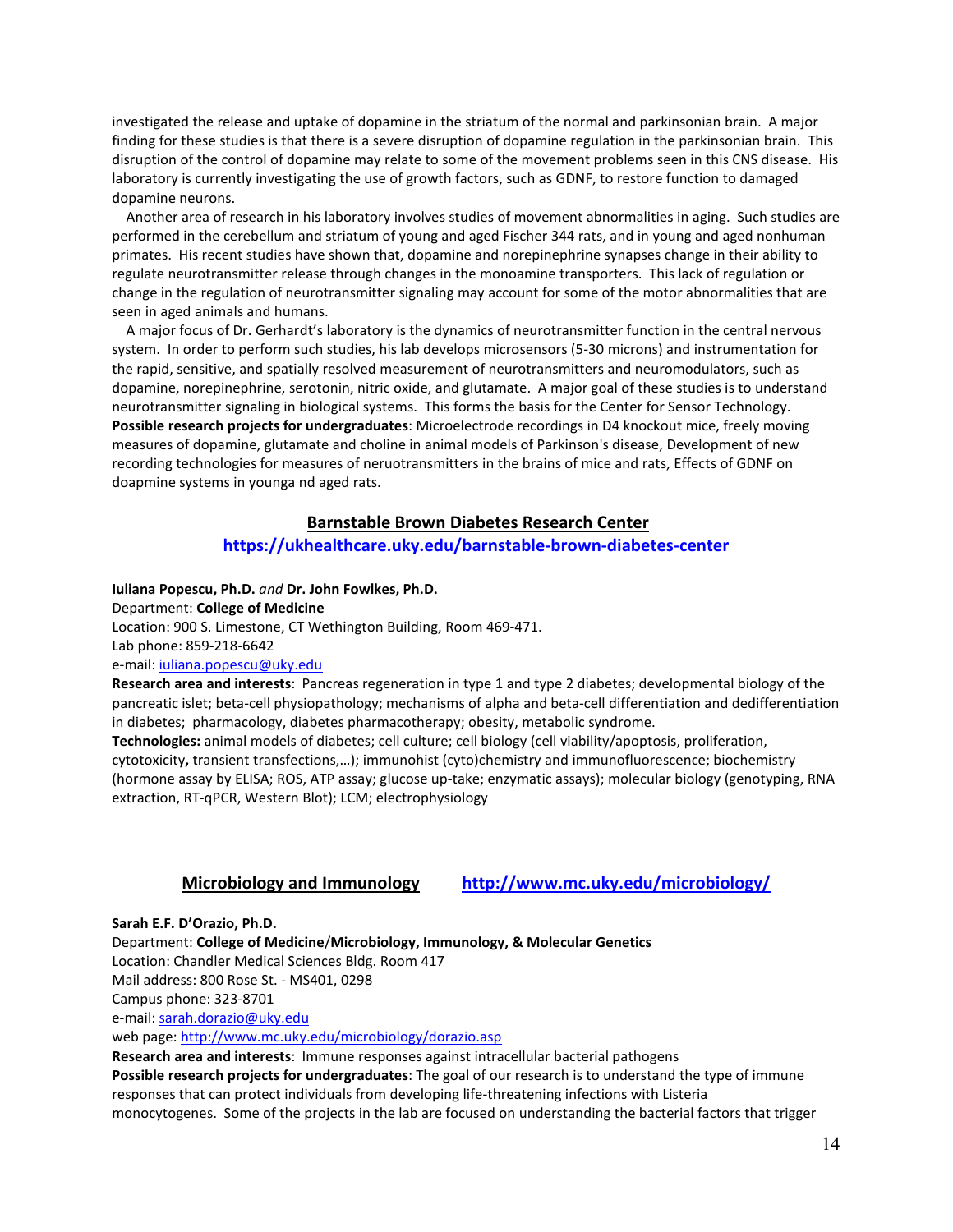innate immune responses. Other projects focus on the differential susceptibility of T cells isolated from either inbred mouse strains or human peripheral blood to rapidly secrete the pro-inflammatory cytokine interferongamma after Listeria monocytogenes exposure. Undergraduates working in the lab could gain experience with molecular cloning techniques, protein expression, transfection of mammalian cells, and cellular assays to test immune functions.

**Molecular and Cellular Biochemistry <http://www.mc.uky.edu/biochemistry/>**

**Trevor Creamer** Department: **Molecular and Cellular Biochemistry** Location: B265 BBSRB Mail address: 0509 Campus phone: 323-6037 e-mail: [Trevor.Creamer@uky.edu](mailto:Trevor.Creamer@uky.edu) web page: http:/[/http://www.mc.uky.edu/biochemistry/dept\\_personnel/faculty/creamer.asp](http://www.mc.uky.edu/biochemistry/dept_personnel/faculty/creamer.asp)

**Research area and interests:** The Role of Intrinsic Disorder in the Regulation of Calcineurin **Possible research projects for undergraduates:** The goal of our research is to understand how the phosphatase calcineurin is regulated. Calcineurin is of wide interest because it is involved in neuronal signaling, cardiac development and activation of T cells in the immune system. Calcineurin is activated when the calcium-sensing protein calmodulin binds to a regulatory domain. This domain of calcineurin is disordered (i.e. devoid of stable structure). We are also interested in other proteins involved in calcineurin regulation, including CHP, which is structurally similar to calmodulin but has the opposite effect (i.e. inhibits calcineurin), and Rcan1, which also inhibits and is itself a completely disordered protein. Some of the methods we use include molecular biology for the expression of proteins and mutants thereof, standard protein purification techniques, fluorescence spectroscopy, circular dichroism, NMR spectrometry and analytical ultracentrifugation. Undergraduates in the laboratory would primarily be involved in characterizing interactions between calcineurin and its regulating proteins using fluorescence and circular dichroism. Molecular biology and protein purification are also possibilities.

## **Robert Dickson**

Department: **Molecular and Cellular Biochemistry** Location : 210 Combs Mail address: Department of Molecular and Cellular Biochemistry Campus phone: 3236052 e-mail: [bobd@uky.edu](mailto:bobd@uky.edu)

**Research area and interests**: Part of my research effort focuses on understanding which signal transduction pathways control aging and life-span. Another part of my research focuses on signal transduction pathways that govern cell growth in both normal and abnormal states including cancer. Finally, we study how cells protect themselves against stresses including high temperature and high salt . In all of these research areas we aim to understand how the signaling pathways work and what cellular processes they regulate. We use a variety of molecular, biochemical, genetic and immunological techniques in the laboratory.

**Possible research projects for undergraduates**: Would be happy to discuss possible projects with students

## **Tianyan Gao**

Department: **Molecular and Cellular Biochemistry, Markey Cancer Center** Location: BBSRB B367 Mail address: 741 S. Limestone Rd. Campus phone: 323-3454 e-mail: [tga222@uky.edu](mailto:tga222@uky.edu)

**Research area and interests:** Our lab focuses on elucidating the functional importance of a novel family of protein phosphatase, PHLPP, in regulating tumorigenesis. We use colon cancer as a model system to study how PHLPP functions in suppressing cancer development and progression. Normal physiological functions of our body are controlled by cellular signaling proteins. Anything that disturbs the activity balance of these proteins contributes to human diseases such as cancer. Tumor suppressor proteins play critical roles in balancing cell growth and survival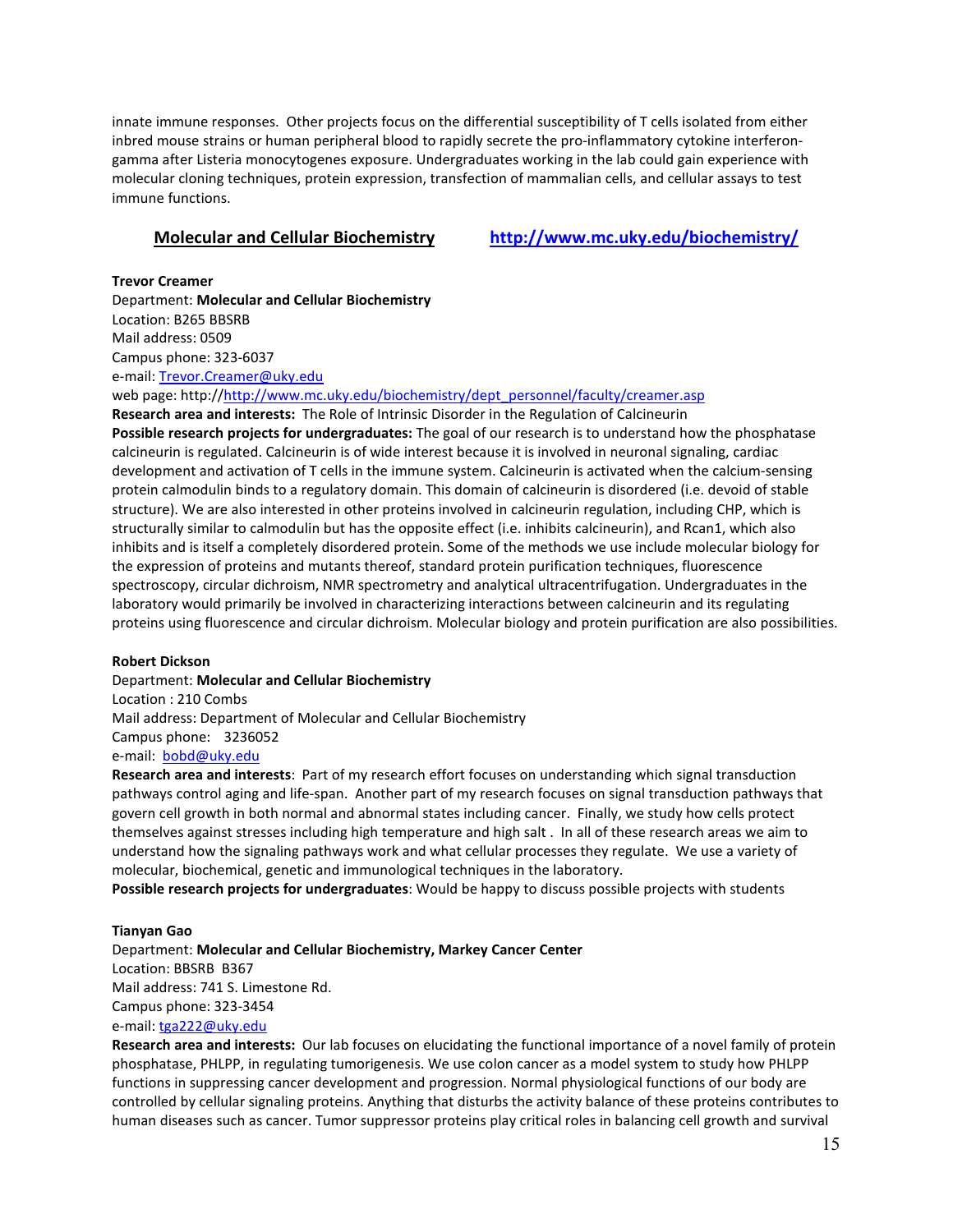signals in which they function to prevent the formation and progression of tumors. PHLPP is one of these tumor suppressor proteins that help our body to fight off cancer. Recently, we have found that loss of PHLPP expression is commonly associated with colon cancer and re-introduction of PHLPP into colon cancer cells inhibits tumorigenesis. The long-term goal of my lab is to understand the physiological function of PHLPP and the molecular mechanisms underlying PHLPP-mediated regulation in cancer. In addition, we have developed PHLPP knockout mouse models in our lab to further investigate the physiological role of PHLPP. The results from our studies will aid in developing novel therapeutic strategies in cancer treatment by using PHLPP as a target. **Possible research projects for undergraduates**: The research conducted in my lab is currently funded by NCI. The lab is located on the 3rd floor of BBSRB and it is a part of the cancer research group supported by the Markey Cancer Center. We combine molecular biological, biochemical, and genetic approaches in our research. The PI has previous experience training graduate and undergraduate students. Once an undergraduate student joins the lab, he/she will be involved in one of the ongoing research projects in the lab and supervised by PI herself. We will provide the necessary training for the student to gain research experience in cancer biology and scientific findings and results generated by the student can be used in future publications.

#### **Elizabeth Head**

Sanders Brown Center on Aging Department: Molecular and Biomedical Pharmacology Location: 203 Sanders-Brown Building Mail Address: 800 South Limestone Building, Lexington, KY 40536-0230 Campus phone: 859.218.3172 Email: [Elizabeth.head@uky.edu](mailto:Elizabeth.head@uky.edu) Websites[: http://www.mc.uky.edu/coa](http://www.mc.uky.edu/coa) and [http://www.uky.edu](http://www.uky.edu/) **Research Interests:** The goals of our research are to identify interventions that may prevent the onset and/or

progression of Alzheimer's disease and thus promote healthy brain aging. To do this, our lab tests hypotheses using an animal model of human brain aging. Our focus is on testing combinations of treatments, each targeting different pathological pathways associated with aging or Alzheimer's disease. Aging canines naturally develop learning and memory impairments, as well as similar types of brain pathology as humans. Our studies are multidisciplinary and range from magnetic resonance imaging (MRI) to testing cognitive function (learning and memory) and neurobiological studies (anatomical, genomics and proteomics). In parallel with work in animal model systems, our laboratory is also following learning and memory changes with aging in adults with Down syndrome [http://www.uky.edu/DSAging/\).](http://www.uky.edu/DSAging/) People with Down syndrome are at a high risk for developing Alzheimer's disease because they have an extra copy of chromosome 21 and the overexpress beta-amyloid protein. Our study participants undergo neuropsychological tests, a neurological and physical examination and magnetic resonance imaging. In addition, blood samples are drawn and a variety of protein levels are being measured. In the future, we hope that treatments developed in the canine model can be translated to people with Down syndrome to slow or prevent the development of Alzheimer's disease.

#### **Louis Hersh**

Department: **Molecular and Cellular Biochemistry, College of Medicine** Location: Med Sciences 607 Mail address: MS607 Campus phone:35549 e-mail: [lhersh@uky.edu](mailto:lhersh@uky.edu) **Research area and interests**: Alzheimer's disease, gene regulation **Possible research projects for undergraduates**: Expression and purification of recombinant proteins. Analysis of their properties.

**Nutritional Sciences <http://www.mc.uky.edu/nutrisci/>**

**Analia S. Loria** Department: **Pharmacology and Nutritional Sciences** Location (Lab): Wethington Room 557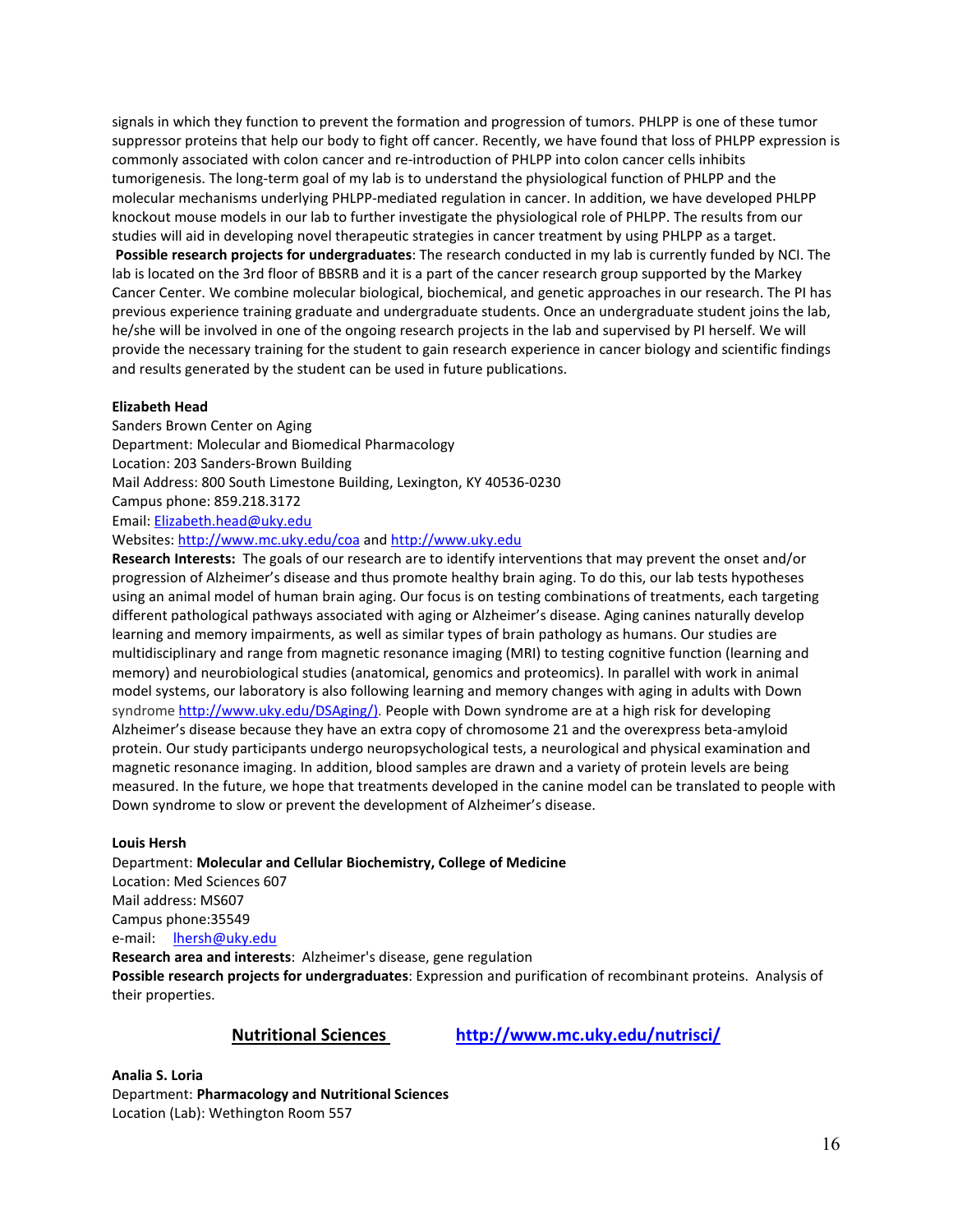## Mail address (Office): 900 South Limestone CTW Room 562 Lexington KY 40536-0200

## Campus phone: 218-1414

e-mail: [analia.loria@uky.edu](mailto:Trevor.Creamer@uky.edu)

web page: <http://pharmns.med.uky.edu/users/alo243>

**Research area and interests:** Effect of early life stress in cardiovascular and metabolic function.

**Possible research projects for undergraduates:** My principal interest is the study of origins of adult disease. My research has focused on the effects of early life stress (ELS) on adult vascular and renal phenotype. We use maternal separation, a model of ELS, which is a novel and promising model regarding the study of susceptibility to cardiovascular and renal diseases. My current research area expands our current knowledge on the mechanisms by which ELS induces a hyper-reactive response to stressors in adult life, specifically, modulating the reninangiotensin system and sympathetic nervous system. In addition, my research as an independent scientist involves the examination of mechanisms by which a high fat diet increases insulin resistance in rats exposed to ELS. This is an original approach to model the increasing epidemic of children with high dietary fat content in addition to exposure to an adverse environment.

## **Kevin J. Pearson**

## Department: **Department of Pharmacology and Nutritional Sciences** Location: Wethington Room 591 Mail address: 900 South Limestone CTW Room 591 Lexington KY 40536-0200 Campus phone: 859-218-1371 e-mail: [Kevin.pearson@uky.edu](mailto:Kevin.pearson@uky.edu)

**Research area and interests:** The main focus of my laboratory is to investigate the role of maternal diet and exercise during pregnancy on the health and disease progression in offspring. Specifically, using mice and rats as models, our goal is to find ways to improve the health of the next generation through interventions during pregnancy. We have several large projects in the laboratory where we can integrate and train students. Students will gain experience both at the bench (western blotting and real-time PCR) and in animal handling (glucose and insulin tolerance and body composition measurements) which should be an excellent first step toward a career in science.

## **Changcheng Zhou, Ph.D**.

## Department: **Pharmacology & Nutritional Sciences** Saha Cardiovascular Research Center Mail Address: 900 S. Limestone St. 40536-0200 Location: 517 Wethington Bldg. Campus Phone: (859) 218-1801 Lab: (859) 218-1420 Fax: (859) 257-3646 Email: [c.zhou@uky.edu](mailto:c.zhou@uky.edu) Web: <http://pharmns.med.uky.edu/users/czh229>

**Research area of interest**: The main focus of my lab is to investigate molecular mechanisms of cardiovascular disease and metabolic disorders.

Possible research projects: Despite enormous research efforts and advances in treatments over the past few decades, atherosclerotic cardiovascular disease is the leading cause of death worldwide. Accelerated atherosclerosis is also the critical manifestation of macrovascular disease in type 2 diabetics and the major etiology of morbidity and mortality in these individuals. The goal of our research project is to use in vitro and in vivo approaches including molecular biology, cell culture and animal models to characterize the role of several key signaling pathways in atherosclerosis and metabolic diseases.

## **Pharmacology <http://www.mc.uky.edu/pharmacology/>**

**Rolf Craven**

Department: **Pharmacology and Nutritional Sciences**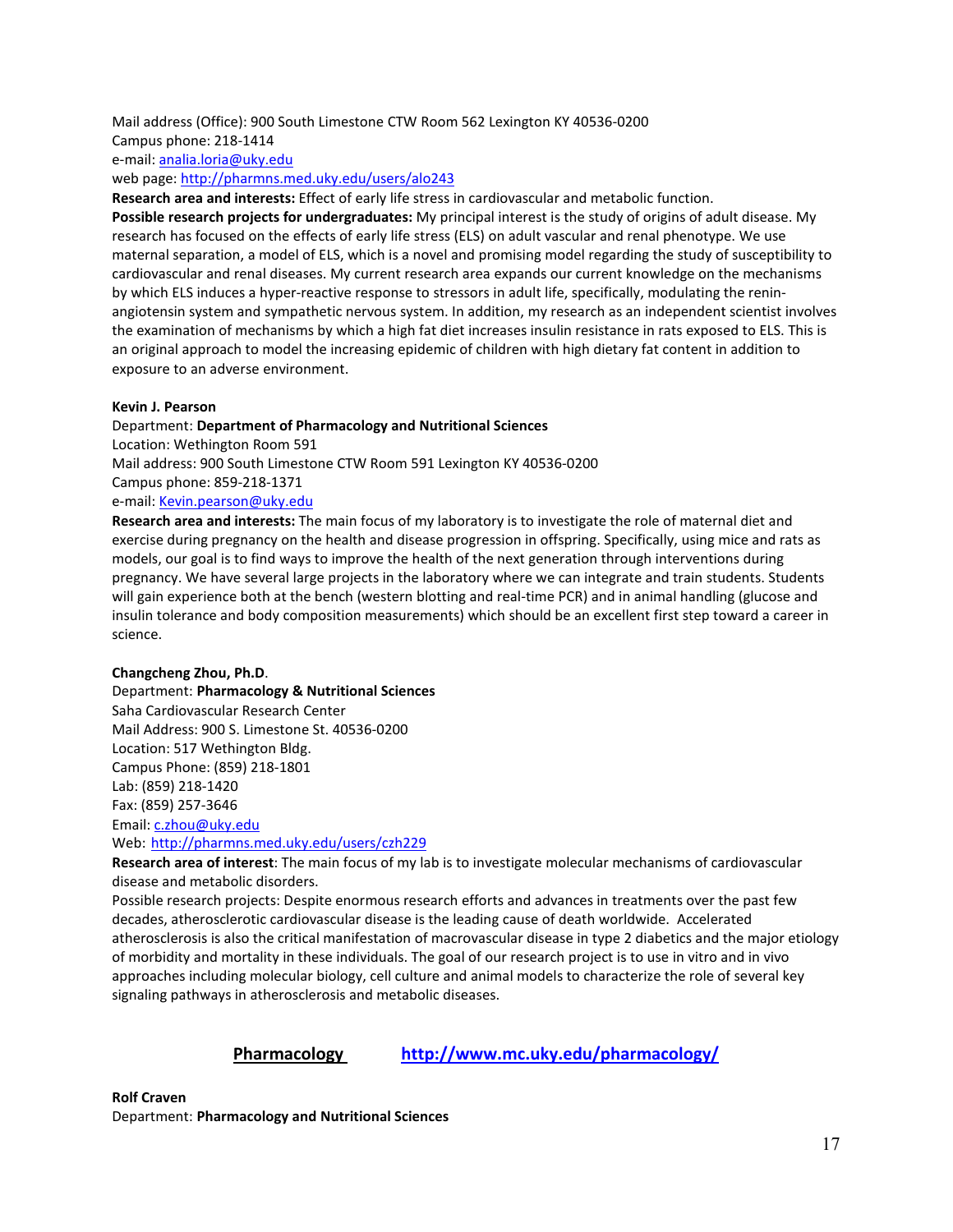Location: MS-301 UK Medical Center Mail address: Lexington, Ky. 40536-0298 Campus phone: 323-3832 e-mail: [rolf.craven@uky.edu](mailto:rolf.craven@uky.edu)

web page:<http://www.mc.uky.edu/pharmacology/faculty.asp>

**Research area and interests**: Cancer signaling and experimental therapeutics

**Possible research projects for undergraduates**: The goal of our research is to understand the pathways that control tumor cell survival and spread. Our laboratory uses a combination of cell lines and mouse model systems to study the role of signaling pathways in tumor growth. Some of the methods we use to study tumor growth include molecular biology (such as RNAi), biochemical and immunohistochemical techniques, as well as more sophisticated methods such as lentiviral expression vectors and mouse xenograft systems for modeling tumor metastasis. Undergraduates working in the lab will gain experience with molecular biology (recombinant DNA research), protein analysis (such as western blot analysis and cell staining), reviewing the scientific literature and building hypotheses.

#### **Rina Plattner**

Department: **Molecular and Biomedical Pharmacology**  Location: Combs Research Building, Rm. 209 Mail address: 800 Rose St, Combs Research Building, Rm. 209 Campus phone: 323-4778 e-mail: [rplat2@uky.edu](mailto:rplat2@uky.edu)

**Research area and interests**: Abl family of nonreceptor tyrosine kinases, cellular signaling, cancer research

## **Physiology <http://www.mc.uky.edu/physiology/>**

#### **Steve Estus**

Department: **Physiology** Location: 332 Sanders-Brown Bldg. Mail Address: 800 S. Limestone Campus phone: 218-3858 e-mail: [st](mailto:sestus@aging.coa.uky.edu)eve.estus@uky.edu **Research area and interests:** Molecular biology of neuronal death in development and disease.

#### **Lu-Yuan Lee**

Department: **Physiology** Location: MS-511A Medical Center Mail Address: MS-511A Medical Center 0298 Campus phone: 323-6339 e-mail: [lylee@uky.edu](mailto:lylee@uky.edu) web page:<http://www.mc.uky.edu/physiology/people/lee.asp>

**Research area and interests**: Role of TRPV channels in the regulation of airway function.

**Possible research projects for undergraduates**: The main objective of this research project is to investigate the mechanisms underlying the sensitizing effect of hyperthermia on vagal bronchopulmonary C-fiber sensory nerves. Our hypothesis is that the hyperthermia-induced hypersensitivity is primarily mediated through the temperature-sensitive transient receptor potential vanilloid type (TRPV) ion channels that are expressed on C-fiber neurons. Using a wellestablished animal model of asthma, the proposed studies will further test the hypothesis that chronic airway inflammation induced by allergen sensitization causes the lung temperature to increase and also up-regulates the sensitivity and/or expression of TRPV channels; together, they enhance the sensitizing effect of hyperthermia on pulmonary C fibers. In a parallel study, experiments are conducted in human subjects and asthmatic patients in collaboration with Dr. Mehdi Khosravi, Assistant Professor of Medicine. In summary, the students working with me on this project will learn how to identify the important questions and to perform experiments in the study of the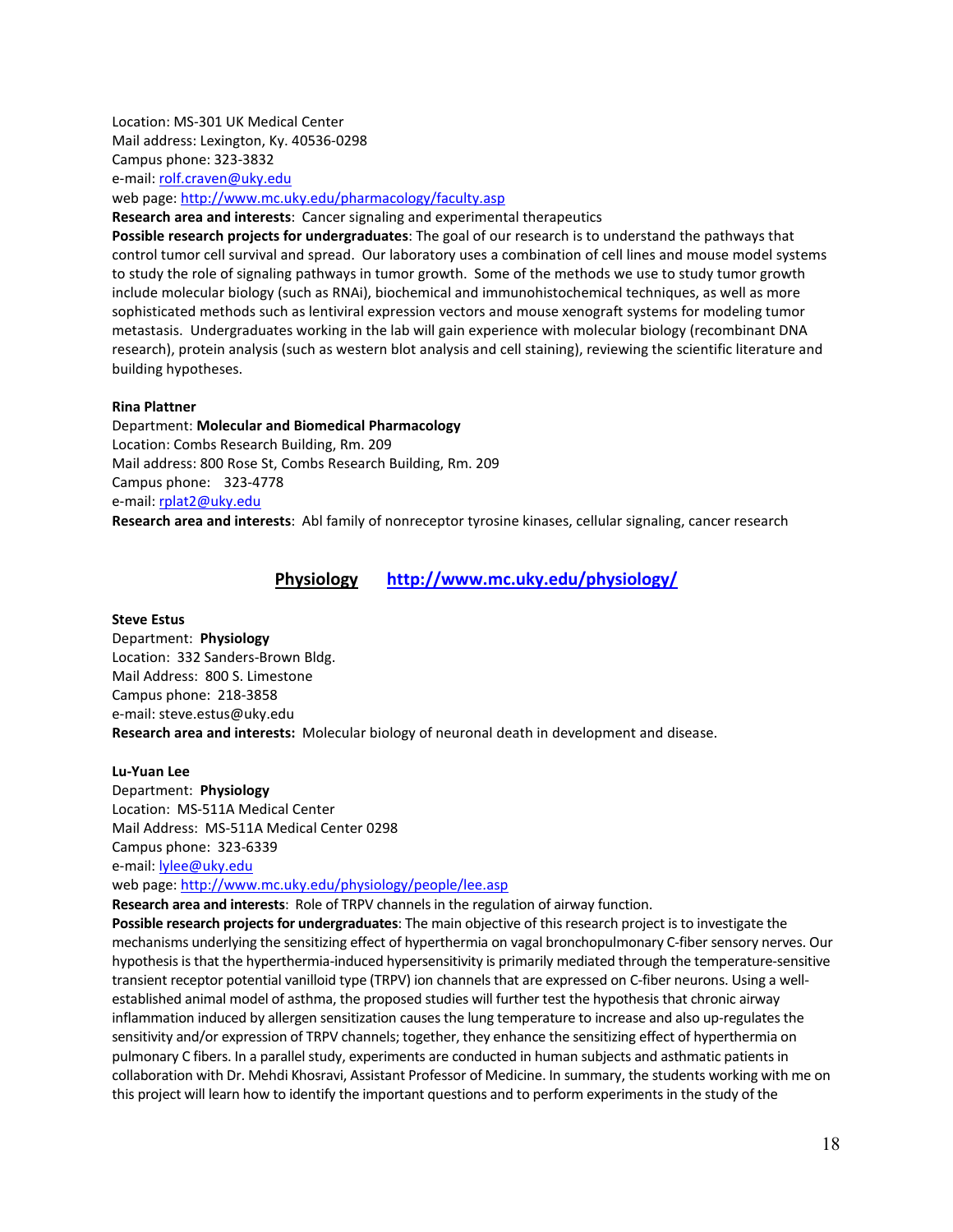mechanisms underlying the airway inflammation-induced hypersensitivity of these sensory nerves in the airways, and the role of TRPV channels in regulating the sensitivity and function of these neurons.

#### **Sandra J. Legan**

Department: **Physiology** Location: MS601 UKMC Mail address: MS601 UKMC, Dept. of Physiology, 0298 Campus phone: 323-6277 e-mail[: sjlegan@uky.edu](mailto:sjlegan@uky.edu) web page:<http://www.mc.uky.edu/physiology/people/legan.asp>

**Research area and interests:** Neuroendocrine and circadian control of luteinizing hormone (LH) release and effects of prenatal exposure to opioids on the hypothalamic-pituitary-adrenal axis.

Possible research projects for undergrads: The overall goal of the major project in my laboratory is to elucidate the neuroendocrine and circadian mechanisms controlling the preovulatory LH surge, and answer the question: what is the mechanism that controls the circadian timing of the preovulatory LH surge? Current experiments are investigating the role of circadian phase advances and of circadian clock genes in control of the LH surge and the identification of the neurotransmitters that constitute the output signal from the suprachiasmatic nuclei (SCN) to the gonadotropin releasing hormone (GnRH) neurons. The second project in my laboratory is focused on the mechanisms whereby prenatal exposure to opiates permanently alters the response to stress. We are investigating the effects of prenatal oxycodone on the neuropeptides and neurotransmitters that control the HPA axis, and how these are differentially affected by sex hormones. Students will have the opportunity to learn advanced neuroendocrinology, neuroanatomy, and circadian biology. Techniques that they will learn or assist with include: jugular cannulation, stereotaxic surgery, anesthesiology, collecting and processing blood samples, radioimmunoassay for determination of plasma hormone concentrations, and immunohistochemistry for localization of clock genes and the neuropeptides mediating control of LH and ACTH secretion.

## **Tim McClintock**

Department: **Physiology** Location: MS535/MS585 Medical Center Mail Address: MS585 Medical Center, 0298 Campus phone: 323-1083 e-mail: mcclint**[@uky.edu](mailto:mcclint@uky.edu)**

Research area and interests:Molecular biology, genomics and epigenetics of olfaction, especially the control of odorant receptor gene expression, the function of odorant receptors, and adult neurogenesis in the olfactory epithelium. Undergraduate research projects: undergraduates choose projects supporting the main objectives of ongoing research projects. These may range from bench work in molecular biology to computational analyses of large genomics data sets.

## **Spinal Cord and Brain Injury Center <http://www.mc.uky.edu/scobirc/>**

## **Randal Voss**

Department: **Neuroscience** Location: B453 BBSRB Mail address: 101 Morgan Bldg, 0225 Campus phone: 257-9888 Email: [srvoss@uky.edu](mailto:srvoss@uky.edu) Webpage:<http://biology.uky.edu/faculty/bio/index.php?name=voss>

## **Research area and interests**:

I am interested in understanding how and why some organisms can regenerate their limbs and spinal cord, while others, including humans, cannot. I am studying salamanders because they show the greatest regenerative potential of all vertebrates. I also study the genetic basis of species differences, especially differences that are thought to have arisen through the evolutionary process of natural selection.